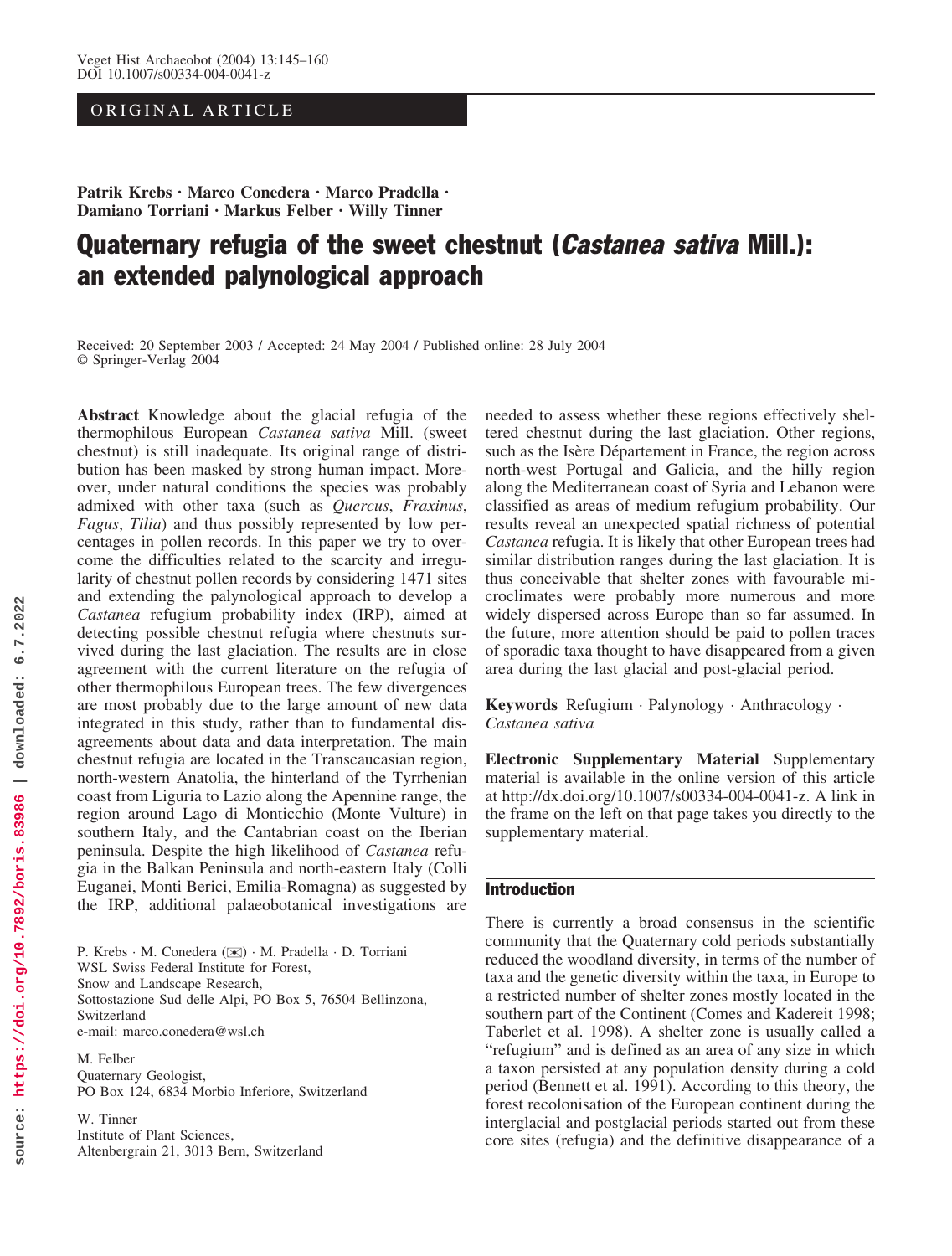species from Europe implied that it had failed to survive in the refugia (Tzedakis 1993; Brewer et al. 2002). For ecologists, the study of the locations, extent and nature of the Quaternary tree refugia provides opportunities for obtaining insights into the autecology, competitive fitness, survival and immigration potential on different time scales (Newton et al. 1999). These aspects are becoming increasingly important, given the current interest in possible ecological responses to ongoing climatic changes (Walther et al. 2002).

A classic approach to reconstructing changes in the distribution limits and abundance of tree species (and therefore of refugia as well) is to map radiocarbon dated pollen spectra geographically (West 1977; Huntley and Birks 1983; Bennett et al. 1991). Fossil data alone, however, do not always allow a complete and detailed interpretation of the biogeographic history of all trees, as the study sites may not be systematically distributed in the area of interest, and the data tend to be biased in favour of wind-pollinated, wet- and peatland taxa and those with an abundant pollen distribution and dispersion. In addition, the interpretation of the data is complicated by possible contamination with long-distance transported pollen dispersal and by a limited morphological/taxonomic resolution (Jacobson and Bradshaw 1981; Bennett et al. 1991; Comes and Kadereit 1998). Since it is plausible to assume that during the LGM (and later under natural conditions) Castanea sativa grew together with other trees, it is likely that very low values and even single pollen grains could reflect its local presence. Therefore, it is impossible to conclusively exclude the presence of a taxon if no pollen is present in stratigraphical records. However, with increasing pollen frequencies, the probability of correctly identifying a refuge area increases. This approach of positive pollen evidence has been used by the so far only attempt at a synthesis on Castanea sativa on a continental scale which was compiled by Huntley and Birks (1983).

Macrofossil and charcoal analyses may provide additional information. Macrofossils usually derive from more local vegetation and can often be determined to species level (Birks and Birks 2000). Analysis of macroscopic charcoal particles in soils proved to be very helpful in determining the presence of tree species during the Last Glacial Maximum (LGM) (Willis et al. 2000).

Recently, the development of molecular markers for ecological studies has allowed an improved reconstruction of past distribution, re-colonisation dynamics, genetic variation and possible management and conservation strategies, at or below the species level (Comes and Kadereit 1998; Newton et al. 1999; Hewitt 1999). Petit et al. (2002) used cytoplasmatic, maternally-inherited genomes (chloroplast and mitochondria) of European white oaks to hypothesise the species' post-glacial colonisation routes and to argue for the existence of additional refugia despite the lack of pollen evidence. Unfortunately, Petit et al.'s (2002) work on the European oaks remains unique for the moment. In the case of Castanea sativa Mill. (sweet chestnut) with the present state of the art it can be assumed that the molecular phytogeographic approach

will be restricted because of the strong human influence on the reintroduction and distribution of the species in many parts of Europe (Frascaria et al. 1993; Villani et al. 1994; Conedera et al. 2004).

Improved knowledge about Quaternary refugia and the autecology of the sweet chestnut is needed, especially considering the trend in many chestnut regions of Europe towards discontinuing the traditional management of the old chestnut woods. In the absence of cultural inputs, chestnut woods tend to be invaded by other trees, giving way to evolutionary dynamics toward climax forests, as observed in many European regions in recent decades (Arnaud et al. 1997; Conedera et al. 2000; Conedera et al. 2001; Paci et al. 2000; Maltoni and Paci 2001).

In this paper we attempt to find out where the main refuge macroregions were situated, including scattered microenvironments allowing limited chestnut populations to survive in Europe during the LGM and the postglacial period. We integrate the information from a large set of pollen profiles with data from anthracological and macrofossil records. A new synoptic index of refugium probability (IRP) is proposed which combines pollen percentages and other important information such as the reliability of chronology, chronological position, etc.

### Material and methods

#### Definition of the study area

The distribution of the genus Castanea has undergone many changes in response to the climatic and geographical modifications of the northern hemisphere during the Tertiary. The genus Castanea was in fact already present in there around 80–65 million years ago (Groot and Groot 1962; Drugg 1967; Snead 1969; Rouse et al. 1971; Stone 1973; Jarzen 1978; Kedves and Herngreen 1980). During this period, cool and moderate climates were rather confined to extreme latitudes (Ashraf and Mosbrugger 1996). The genus Castanea completed the colonization of the northern hemisphere at the latest about 40 million years ago, that is, before the definitive separation of Europe from North America. Between the Miocene (25–5 million years ago approximately) and the Pliocene (about 5–1.8 million years ago) chestnut was probably at the peak of its spontaneous presence, both in terms of number of individuals, and of number of different species (Mai 1995). Chestnut was an important component of Tertiary hardwood forests, where mean annual temperatures ranged between ca. 10 and  $15^{\circ}$ C and the mean annual precipitation between 500 and 2500 mm.

During the final phase of the Tertiary, the climate began to exhibit periodic cooling that introduced, over a few million years, the Quaternary phase with the first glaciations (Mannion 1999). Chestnut probably became extinct in the northernmost zones of Europe during the transition between the Tertiary and the Quaternary (Tomskaya 1980), while the position of the Alpine range hindered its withdrawal to the south. During the lower Pleistocene (1.8–0.5 million years ago) glacial phases became more frequent and pronounced, making the survival of chestnut much more difficult in most regions north of the Alps.

Recent pollen studies have been able to place the definitive disappearance of chestnut north of the Alps during the middle Pleistocene, probably starting during the glacial stages preceding the Eemian (see the examples in Welten 1982a; Welten 1988; Sidler 1988; Wegmüller 1992; Burga and Perret 1998). These glacial phases may also have caused the disappearance of the chestnut tree on the southern side of the Alps, at least at the foot of the Alpine chain (Brambilla 1992; Eberhard 1992; Sidler 1992; Felber 1993).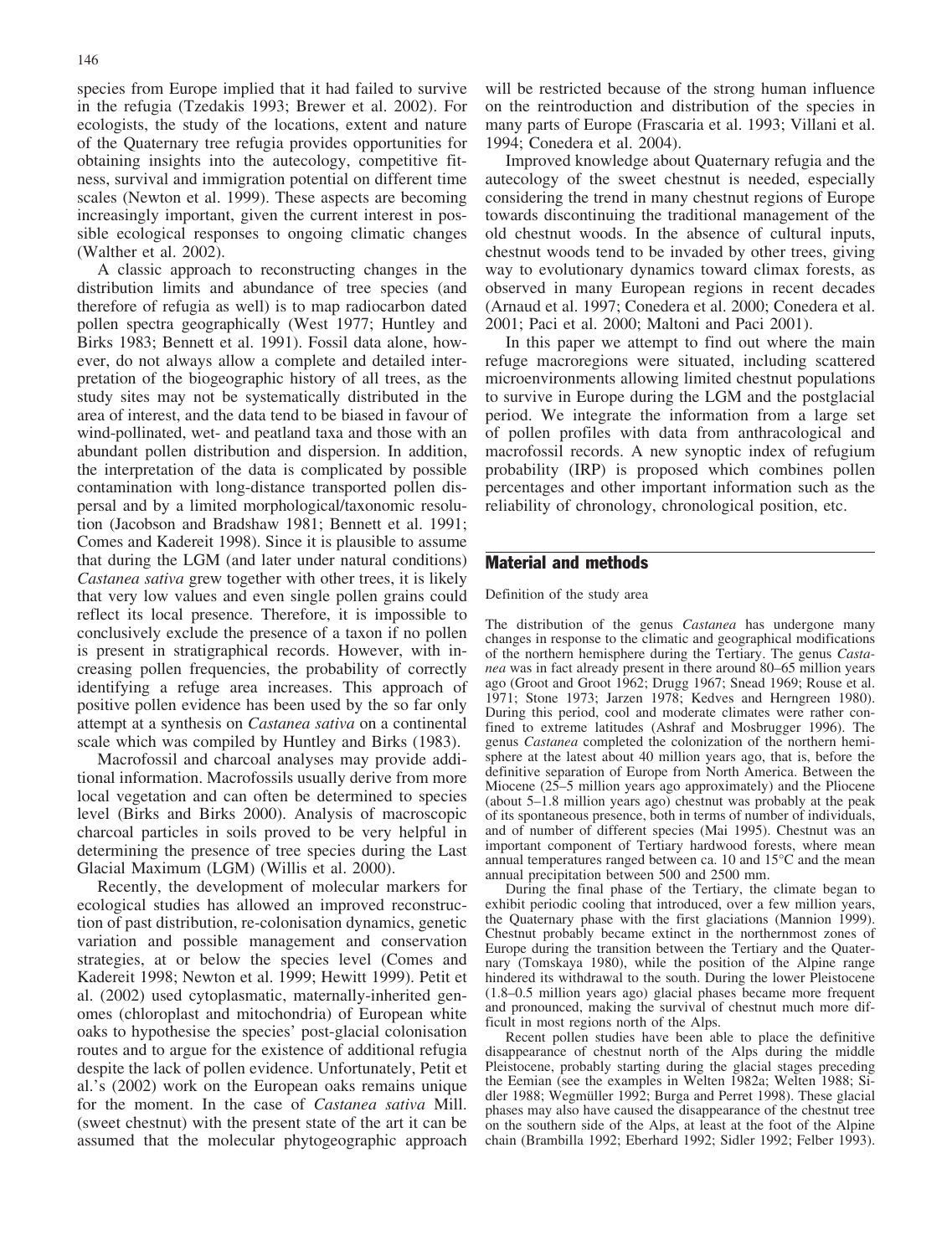Fig. 1 Distribution of the sites considered in the study area



The repeated cold waves of the more severe stages at the end of the last glaciation starting around 70 kyr ago and culminating with the last glacial maximum around 20 kyr ago, had devastating consequences for the distribution area of chestnut. Since then Castanea sativa has managed to survive only in particularly favourable areas (Paganelli 1996).

For the definition of the study area we combined this information with that about Castanea's present distribution, and took into account references to the chestnut in the classical literature (Greek, Roman), and its presence in some pollen results. An additional safety margin was added, so that the final area considered covers the greater part of Europe including the mountains of the Caucasus, and ranging in latitude from approximately  $60^{\circ}$ N to 30N, including the North African coastal countries of the Mediterranean basin.

#### Analysed sites

We started our search for pollen sequences data by analysing the existing databases on the web. We focused on the data-bases WDC (2003), EPD (2003), CiMPI (2003) and the Palaeoecological Atlas of Northern and Western Africa (2003), and on pollen diagrams published in scientific journals. According to Brewer et al. (2002), pollen percentages obtained directly from evaluation of pollen diagrams are reliable.

Given our interest in the large-scale distribution of chestnut, we also considered sites at high altitudes and even above the timberline, although these pollen records are likely to have been affected by extra-local to long-distance transport. In total 1471 sites were considered in the study area (Fig. 1). For the full list of the analysed sites see http://dx.doi.org/10.1007/s00334-004-0041-z.

#### Chronology

The profiles used were classified according to the quality of dating. For profiles providing a time axis or strong and coherent dating we proceeded to a linear interpolation between the dates. Where profiles had mismatched radiocarbon dates or have been dated with an analogous dating approach based on a comparison among sites with similar pollen stratigraphies, we adopted the datings proposed by the authors. We assigned to profiles without any chronology datings extrapolated from representative taxa for which the recolonisation history is well known (that is, Fagus, Corylus, Abies, Carpinus, Lang 1994). If this was not possible, the profile was rejected. The problem of doubtful dating will be taken up again in the discussion.

#### Pollen records

Pollen records provide very useful information for reconstructing the past vegetation cover during the last 20 kyr. Pollen grains and spores preserve well after sedimentation in anoxic environments, such as in lake sediments or peat bogs (Brewer et al. 2002), enabling us to investigate the environmental conditions of the past.

The reliability of pollen studies varies greatly. Generally it can be said that post-1960 studies are of satisfactory quality as they use core samples obtained with modern drilling techniques that recover undisturbed and continuous sediment cores for subsampling (for example, piston corers, see Wright et al. 1984; Lang 1994). Other qualitative aspects to be considered are the number and reliability of the radiocarbon datings, as well as the number of analysed samples and the average pollen sums estimated. In trying to reconstruct the vegetation outside wetlands, the presence of Cyperaceae pollen and other potentially semi-aquatic plants must also be considered as it is sometimes included in the total pollen sum. These elements may belong to aquatic vegetation or to hydroseres along the margins of or in the marsh and can be excluded from the pollen sum (Wijmstra 1969). In addition, the pollen source area depends on a multitude of variables such as the size of the lake, the morphology of the lake basin, and the presence or absence of inflowing streams (Jacobson and Bradshaw 1981).

Besides the general palynological problems, chestnut pollen presents additional difficulties. Where the pollen percentage of chestnut is less than 1–2%, it is difficult to exclude systematic confusion with the pollen of the genera Lotus, Hypericum or Sedum, which are morphologically very similar to C. sativa (Sanchez Goñi 1993). A striking example of this difficulty in identification is the case of the Portuguese profiles of Serra de Estrela, where van der Knaap and van Leeuwen (1995) contest that the pollen grains found in the stratigraphy of 6 kyr B.P. are of  $C$ . sativa and suggest that they were confused with the very similar pollen of Sedum arenarium, on the basis of a re-examination of the original pollen slides of van den Brink and Janssen's (1985) and other pollen profiles of the region. One approach to estimate possible confusion is to check whether pollen of Lotus, Hypericum, Sedum, Genistatype and Ulex-type are represented or completely absent from the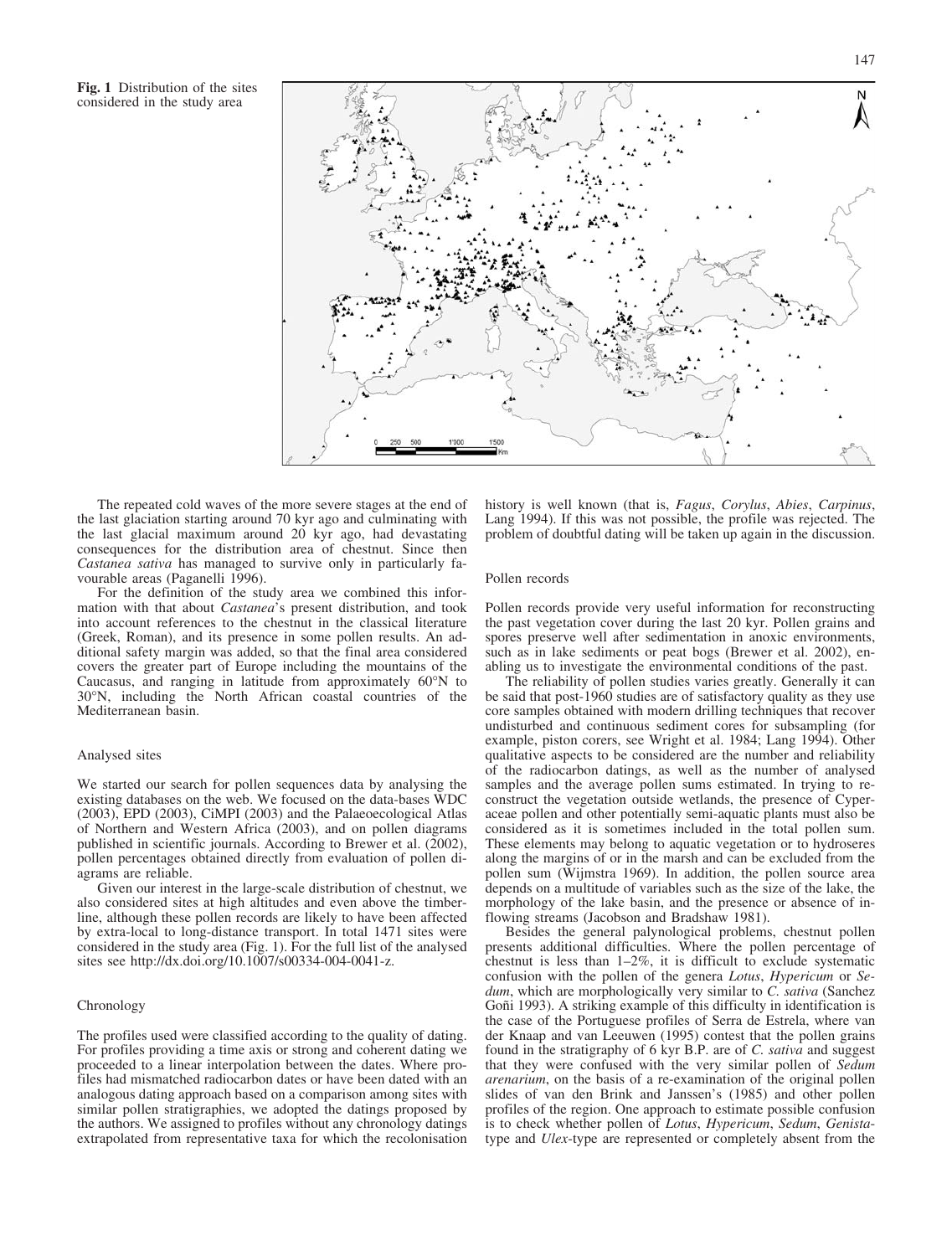original pollen diagrams. If all or the majority of these types is missing, then identification of *Castanea* is suspect (van der Knaap, pers. comm.). Most palynologists today, however, should be aware of this problem and pay particular attention when identifying Castanea pollen (Mateus 1992). This caution may be absent from earlier publications, even if the question of a possible misclassification of Castanea pollen and its false attribution to similar herbaceous species could be a matter of discussion as well. In any case, often the summarised, published pollen profiles report most of the herb taxa only at the family level (for example Fabaceae, Rosaceae, Crassulaceae), providing details at the species or genus level only for the most significant pollen types (such as Plantago lanceolata, Rumex acetosella, Artemisia, and Urtica).

Another difficult aspect is the determination of the origin of the pollen and therefore of the effective spatial representation of the pollen curves. According to Huntley and Birks (1983) the presence of Castanea pollen can be regarded as a fairly reliable indication of the local occurrence of mixed woodland with some chestnut trees, whereas widespread chestnut woodlands near the site are represented by pollen values >5%. Other authors claim that local topography combined with special meteorological conditions may cause long-distance transport (up to more than 100 km) of significant amounts of chestnut pollen (Jochimsen 1986; Peeters and Zoller 1988), also along an altitudinal transect (Brugiapaglia et al. 1998). According to Kvavadze and Efremov (1995), the largest quantity of local pollen is found at the lowest altitudes near the upper treeline. Above 2800–3000 m most pollen derives from long distance transport, due to thinning of the tundra vegetation and the increased strength and duration of the winds. Under certain conditions, up to 80 to 85% of the pollen may be long distance transported (Kvavadze and Efremov 1995). It is important to bear in mind, however, that wind patterns in the past could have been different from those today (Kvavadze and Efremov 1995). In fact, both palaeoclimatological simulations and empirical studies using proxy data such as aeolian sedimentation records indicate that the LGM and today's atmospheric global circulation patterns were similar, though some authors assume a more southern position of the polar front and frequent westerly winds for Europe (Ganopolski et al. 1998; Leger 1990; Cacho et al. 2000). Furthermore, Kvavadze (1993) and Kvavadze and Efremov (1995) note that the pollen spreads better in arid conditions, but the production of Castanea sativa pollen is, like Fagus, higher in wet climates (Kvavadze 1993). Finally, in the specific case of the chestnut tree, the interpretation of the presence or absence of the species in the pollen diagrams must take into account the fact that the species avoids limestone soils (for example, Gobet et al. 2000) and poor drained soils in the plains.

In this study, we try to estimate the occurrence of chestnut on a wide geographic scale. We consider, therefore, any record of Castanea pollen and do not exclude data by setting a cut-off percentage threshold or an elevation limit for the site. Potential misinterpretations of the data are considered in the discussion.

#### Anthracological and macrofossil records

Information about the chestnut tree during the post-glacial period is nearly exclusively palynological. Reasons for this may include the very low probability of finding any macro-remains of this species in archaeological sites (Behre 1990), bogs and lakes as well as potential confusions between Castanea and Quercus wood that are anatomically very similar. Nevertheless, any records in the literature, mostly of charcoal macro-remains (for example Uzquiano 1992), were considered and the corresponding data were specially marked on the maps.

#### Pollen data analysis

In their study of the spread of deciduous oaks since the last glacial period, Brewer et al. (2002) defined two types of refugia: primary refugia for locations where the existence of a population persisted during the entire glacial period, and secondary refugia represented by sites which provided shelter for a population during a shorter cold period and which therefore played an important role in the range expansion. Findings of *Castanea* pollen have so far been too scarce and irregular to make such a distinction.

Nevertheless, we have tried to maximize the information power of our data by using two different approaches. First, we defined three main periods of observation: The Last Glacial Maximum (LGM, in this paper defined as  $18\pm0.5$  kyr B.P.); second, the period after the rapid rise of the temperature in the early Holocene starting at about 11.5 kyr cal B.P. (10 kyr B.P., Walker 1995; Lang 1994), when the temperature reached a first Holocene equilibrium at around 10 kyr cal B.P. (9 kyr B.P.), as shown by several studies in Greenland and in the Alps (e.g. Dansgaard et al. 1993; Grootes et al. 1993; Wick and Tinner 1997; Tinner and Theurillat 2003); third, the late phases of climatic change from continental to more oceanic that gave rise to the so-called Atlantic period according to Godwin (1975; see also Lang 1994) that succeeded the Boreal period at about 8.2 kyr cal B.P. (7.5 kyr B.P., Tinner and Lotter 2001). This climatic change could have favoured the natural expansion of Castanea because chestnut requires suitably warm conditions and has a rather marked preference for an oceanic climate with sufficient precipitation. For large areas of western and central Europe as well as for Italy, Spain and Portugal, the period 8.2±0.5 kyr cal B.P. marks the last occurrence of quasi-natural conditions before the onset of the Neolithic (Lang 1994). Therefore the considered periods should be early enough to avoid the first strong human influences found later in different areas and at different times throughout the study area (Bottema and Woldring 1990; Bottema 2000; Yasuda et al. 2000; Ermolli and di Pasquale 2002). Long time spans (around 1000 years) were considered to take into account the non-linearity of climatic changes during the post-glacial period in Europe and the problems of precise <sup>14</sup>C dating (Walker 1995).

The three time windows,  $18±0.5$  kyr B.P.,  $10±0.5$  kyr cal B.P. (9 kyr B.P.) and 8.2€0.5 kyr cal B.P. (7.5 kyr B.P.), were analysed to identify possible refugia. It was assumed that during the last two periods the range of the species expanded spontaneously because of changes to more favourable climatic conditions: the climate became warmer from 10 kyr cal B.P. and drought became less frequent from 8.2 kyr cal B.P. In total we classified 89 sites for the 18 kyr B.P. time period, 499 for 10 kyr cal BP (9 kyr B.P.) and 570 for 8.2 kyr cal. BP (7.5 kyr B.P). The pollen percentages reached by Castanea sativa at the different sites during these periods are given in the maps (Figs. 2, 3, and 4).

The second step involved estimating a so-called index of Castanea-refugium probability (IRP) for each site studied (a total of 1471 sites). For this we used an enlarged set of information based on the pollen profiles. Since it takes into consideration the whole time span reported in the profiles, the problem of detecting underrepresented pollen types, such as chestnut, can be partly overcome. IRP was defined to take into consideration different factors influencing the likelihood of a site being *Castanea* refugium, according to the following formula:

$$
IRP = [w_SUM + w\%_SUM + FREQ + (n_GRAIN/3)
$$

$$
+(n_DUMB/60)] * ELEVATION * DATING
$$
 (1)

where:

| is the weighted sum of pre-arboricultural samples                |
|------------------------------------------------------------------|
| (earlier than chestnut cultivation) with <i>Castanea</i> ;       |
| is the mean pollen percentage value of the pre-ar-               |
| boricultural samples with Castanea                               |
| is the frequency of pre-arboricultural samples with              |
| Castanea                                                         |
| is the mean number of grains in the pre-arboricul-               |
| tural samples with Castanea                                      |
| is the number of dumb basal samples                              |
| ELEVATION is the correction factor according to the elevation of |
| the site                                                         |
| is the correction factor according to the reliability of         |
| the chronology                                                   |
|                                                                  |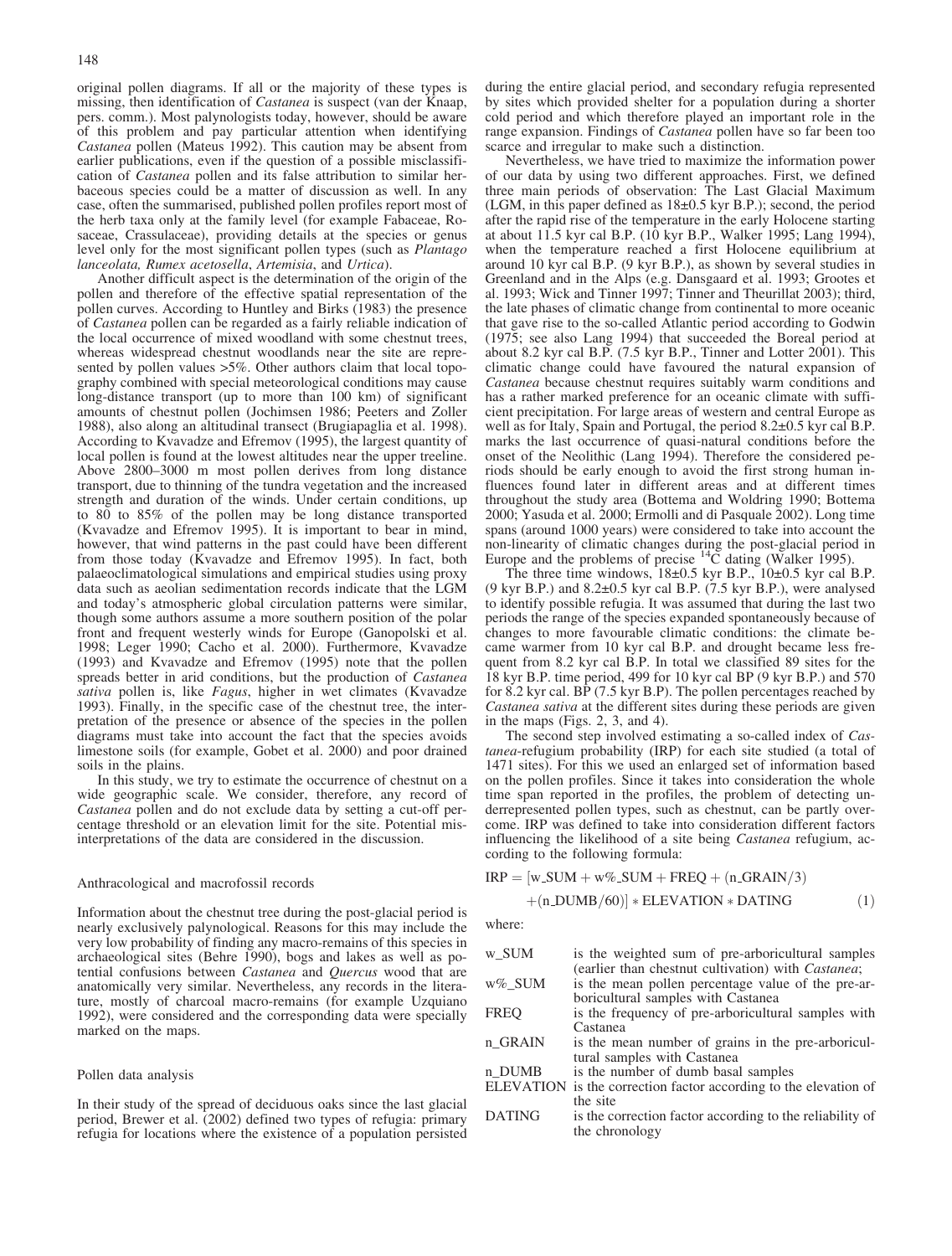Fig. 2 Site conditions and chestnut pollen percentages for the profiles based on available data for 18 kyr B.P.



The weight of the different parameters considered is given by the coefficient of the formula and of the multiplication factors for the different categories (for details see Table 1). The weights within the parameters, w\_SUM, were attributed empirically, the maximum weight of w\_SUM was 2.5 if the species was present between 15,000–28,000 B.P. The absolute values of the coefficients were also empirically determined in order to obtain values between 0.01 and 100 for the pre-arboricultural presence of Castanea pollen. Our definition of the date of the change between the arboricultural and the pre-arboricultural period (see parameters w\_SUM, w%\_SUM, FREQ, n\_GRAIN) differs from east to west. It was around 3500 B.P. in Anatolia and Greece, 3000 B.P. in the Italian peninsula, 3000 to 2000 B.P. according to the single profile for France and the Iberian peninsula and 2000 B.P. for central and northern Europe. The IRP equation gives negative values to sites not likely to have been refugia for Castanea. A value of 0 indicates that there is no information whether a site was a chestnut refugium or not. The resulting IRP values were grouped into categories and are shown on a map (Fig. 5a,b).

#### Data representation

All the maps presented were produced using a geo-referred map of Europe drawn up with ArcGis software. For the LGM map (18 kyr B.P.) we added the glaciers, sea ice, permafrost and sea level limits given in Hewitt (1999). For the other maps, the pollen percentages of the sites where Castanea occurred are represented by dots whose size is proportional to the percentage class.

## Results and discussion

Figure 2 shows the current pollen and charcoal evidence for the occurrence of chestnut during the LGM (18 kyr B.P.) in Europe. Seven sites can be detected: Israel (Horowitz 1971, Hula lake), northwestern Anatolia, corresponding to the present northwest Turkey (Caner and Algan 2002, Marmara sea), central Italy (Lowe et al. 1996, Adriatic sea), northern Italy (Paganelli and Miola 1991), Morocco (Lamb et al. 1989, Tigalmamine), eastern

France in the central French Alps (Nakagawa 1998, Tourbière de Peuil) and the anthracological site in the French Basque Country (Uzquiano 1992, Grotte d'Azkonzilo). However, profiles containing information about the LGM period are scanty and irregular in distribution. The number of profiles from 9 kyr B.P. (10 kyr cal B.P.) is greater, as shown in Fig. 3a,b. In particular, additional profiles indicating a strong chestnut presence are added, such as the sites in the Caucasus, in central and northern Greece and in Sicily. The profiles in southeastern Spain contained chestnut pollen for the first time and its area of occurrence extended to central Italy, northern Italy and northern Spain (Cantabria), but it disappeared from profiles from Israel and Morocco. For the period around 7.5 kyr B.P. new chestnut areas appeared in northern Turkey, southern Greece, Bulgaria and southeastern France and the percentage of the species in the pollen sum increased. Higher pollen percentage values suggest that long-distance transport in the Alps took place (Fig. 4b). The variation in the pollen presence during the analysed period exemplifies the difficulty of detecting refugia in general using pollen analysis (Petit et al. 2002) and for chestnut in particular.

Figure 5a,b gives an overview of IRP values for each site. This additional synoptic approach permits a much more comprehensive overview of the probability of chestnut sites during the last glacial period. The clustering of sites with positive indices is then interpreted in terms of refugium probability as proposed in Fig. 6. Some regions have a particularly high concentration of sites with elevated IRP values. In these areas, it is likely that chestnut trees survived during the LGM.

The most consistent shelter zone is represented by the Trans-Caucasian region (located mostly south of the Caucasian chain, in the territory of today's Georgia, Figs. 5a and 6). Unfortunately, no pollen profiles from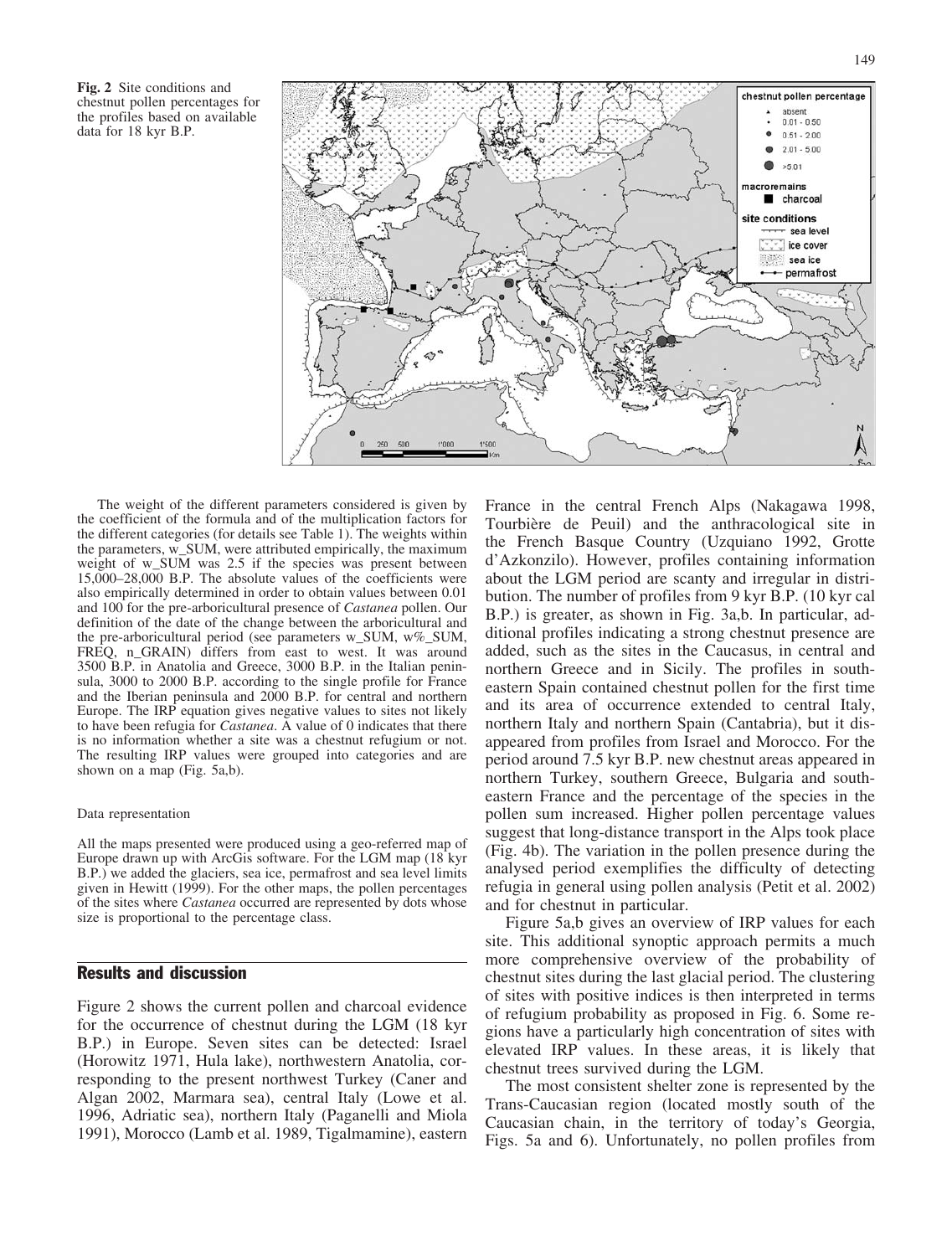Fig. 3a,b a) Chestnut pollen percentages for the profiles based on available data for 9 kyr B.P. b) eastern Mediterranean area

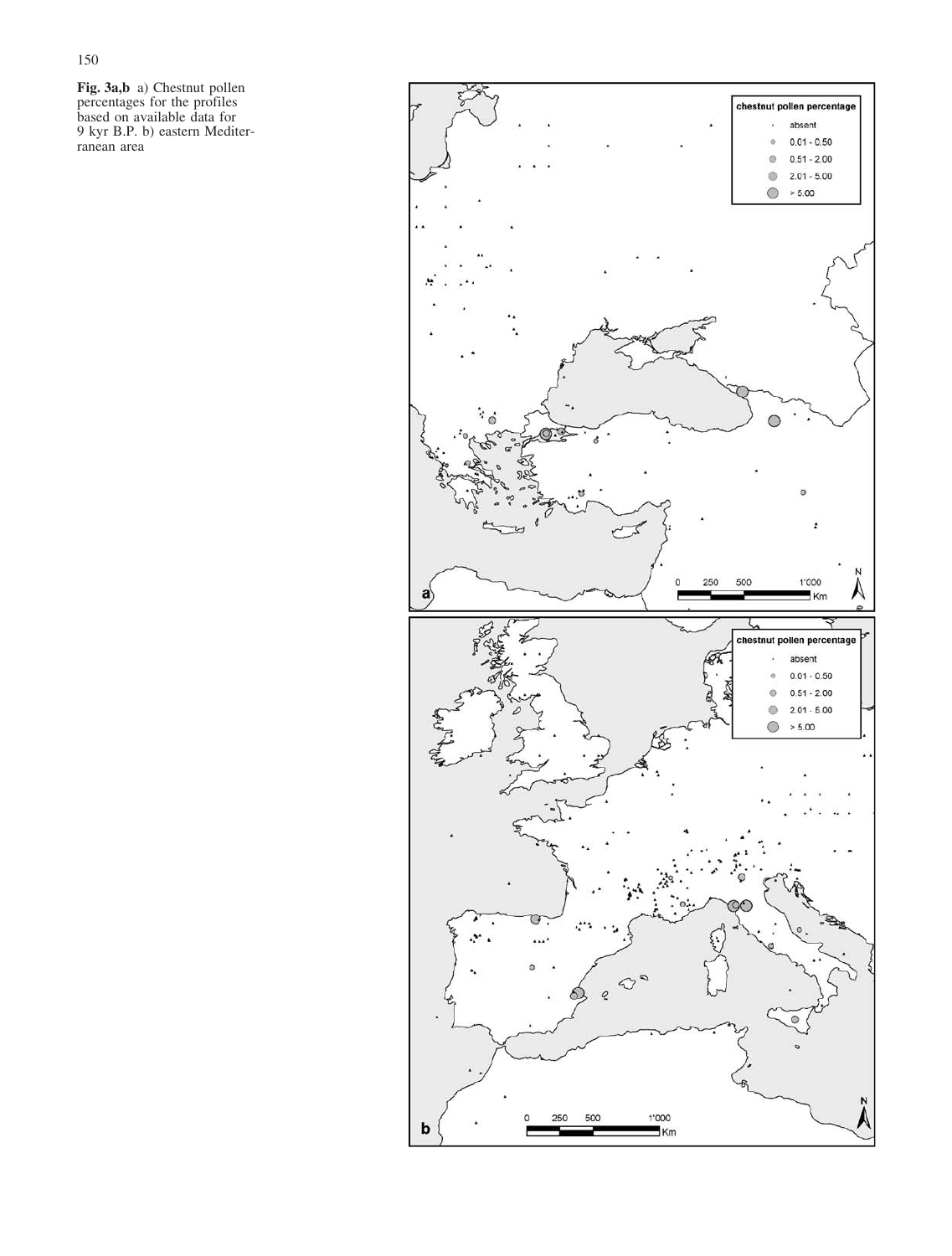Fig. 4a,b a) Chestnut pollen percentages for the profiles based on available data for 7.5 kyr B.P. b) eastern Mediterranean area

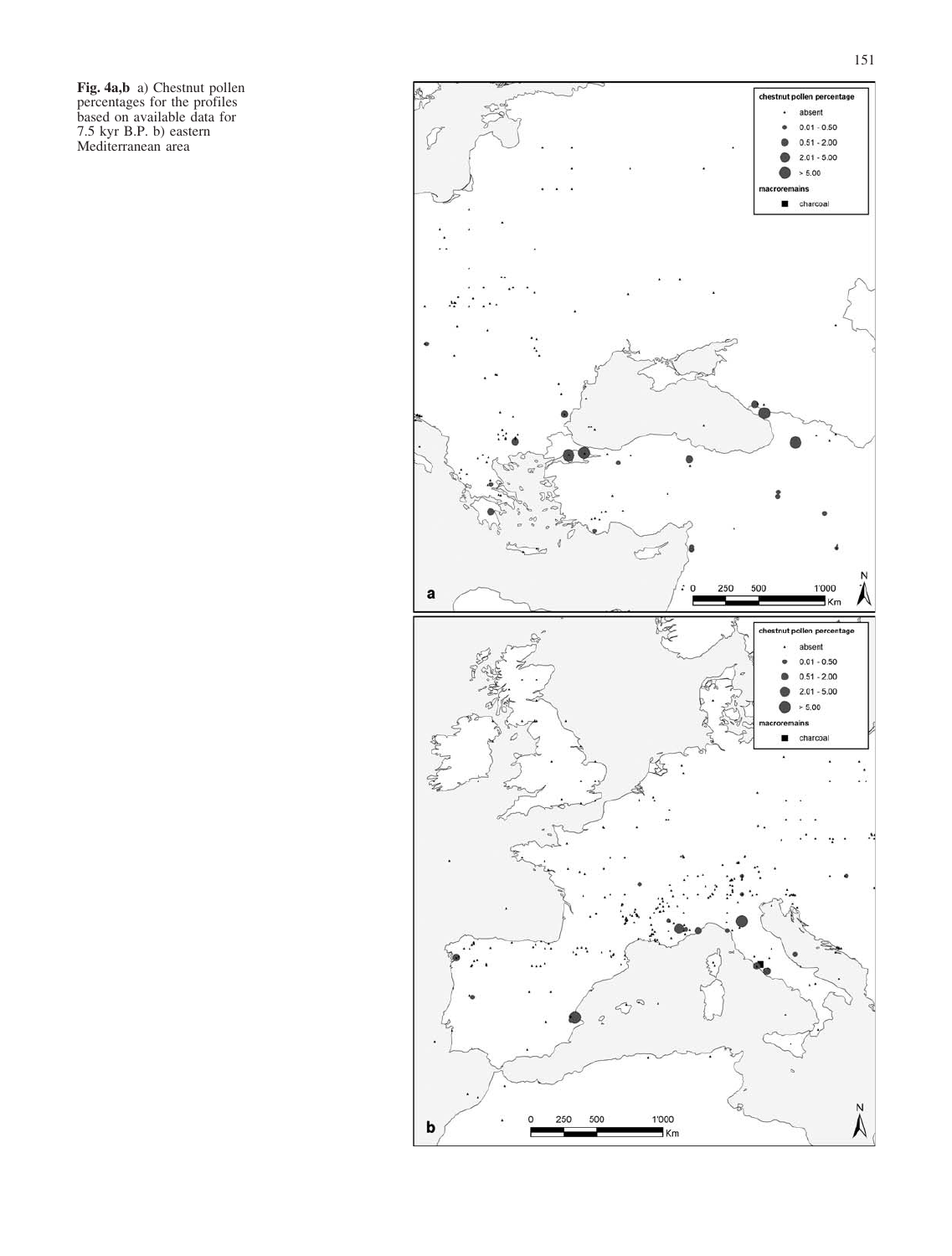|  |  |  |  |  | Table 1 Definition of the parameters for calculating the Index of Refugium Probability (IRP) |  |
|--|--|--|--|--|----------------------------------------------------------------------------------------------|--|
|  |  |  |  |  |                                                                                              |  |

| Parameter        | Name                                                                | Definition                                                                                                                                                                                                                                                                                                                                                                                                                                                                                      | Formula                              |
|------------------|---------------------------------------------------------------------|-------------------------------------------------------------------------------------------------------------------------------------------------------------------------------------------------------------------------------------------------------------------------------------------------------------------------------------------------------------------------------------------------------------------------------------------------------------------------------------------------|--------------------------------------|
| w_SUM            | Weighted sum of pre-cultural<br>samples with Castanea               | Sum of product of the number of pre-cultural samples with Cas-<br><i>tanea</i> pollen (PCS) and the weighting factor $w_p$ , defined<br>according to the period of reference as follows:<br>$w=0.15$ , 0-3000 B.P.<br>$w=0.50$ , 3000-5000 B.P.<br>$w=1.00, 5000-10000 B.P.$<br>$w=1.50$ , 10000-15000 B.P.<br>$w=2.50$ , 15000-28000 B.P.<br>$w=1.00$ , 28000-73000 B.P.<br>$w=0.15$ , 73000-111000 B.P.<br>$w=0.03$ , 111000-186000 B.P.                                                      | $\Sigma$ (PCS <sub>p</sub> * $w_p$ ) |
| w%_SUM           | Mean pollen percentage of the<br>pre-cultural samples with Castanea | Sum of the percent of <i>Castanea</i> pollen $(C\%)$ in the pre-cultural<br>samples divided by the number of pre-cultural samples with Cas-<br><i>tanea</i> (PCS) and weighted as function of the pollen types considered<br>using the following weighting factor $(z)$ :<br>$z=1.00$ , if all the sporomorphs are included<br>$z=0.67$ , if only selected taxa according to the site type are<br>excluded ( <i>i.e.</i> aquatic plants)<br>$z=0.40$ , if only the arboreal pollen are included | $\Sigma$ C%/PCS * z                  |
| <b>FREQ</b>      | Frequency of pre-cultural samples<br>with Castanea                  | Number of pre-cultural samples with <i>Castanea</i> (PCS) divided<br>by the number of total samples of the pre-cultural time (S),<br>and corrected by the sum of 3 and the square root of S<br>in order to avoid overestimation due to profiles with few<br>pre-cultural samples                                                                                                                                                                                                                | $(PCS/S)*(3+S^{-2})$                 |
| n_DUMB           | Dumb basal samples                                                  | Number of samples without <i>Castanea</i> before the first pre-cultural<br>samples with Castanea                                                                                                                                                                                                                                                                                                                                                                                                |                                      |
| n_GRAIN          | Mean number of grains in the<br>pre-cultural samples with Castanea  | Sum of the absolute number of pollen grains (G) divided<br>by the number of pre-cultural samples with <i>Castanea</i> (PCS)                                                                                                                                                                                                                                                                                                                                                                     | $(\Sigma G)/PCS$                     |
| <b>ELEVATION</b> | Correction factor according to the<br>elevation of the site         | Correction factor based on the elevation above sea level<br>of the site:<br>ELEVATION = 1, lower than $1000 \text{ m}$<br>ELEVATION = $0.9$ , between 1001 and 1500 m<br>ELEVATION = $0.75$ , between 1501 and 2000 m<br>ELEVATION = $0.5$ , above 2001 m                                                                                                                                                                                                                                       |                                      |
| <b>DATING</b>    | Correction factor according to the<br>reliability of the chronology | Correction factor based on the accuracy of the dating as follows:<br>$DATAING = 1.3$ , excellent<br>$DATAING = 1.1$ , good<br>$DATAING = 0.9$ , sufficient<br>$DATAING = 0.6$ , insufficient<br>$DATAING = 0.2$ , totally insufficient                                                                                                                                                                                                                                                          |                                      |

there for the LGM and the deglaciation period are available in our material. In many studies radiometric datings are completely absent and no ages can be estimated (Schatilova 1973; Sluka 1973; Kvavadze 1993; Kvavadze and Stuchlik 1996). On the other hand, many authors report that chestnut was abundant and persistent from the beginning of the Holocene (Bintliff and van Zeist 1982; Kvavadze 1982). Seventeen percent of all sporomorphs determined in the Gagra profile (Kvavadze 1982) and more than 10% in the Cheliagele lake profile (in the mountainous region of Radja in Georgia) were chestnut (B. Ammann, pers. com.). This constant high level of chestnut pollen allows us to assume the existence of an important refugium during the LGM. This hypothesis is supported by the conclusions of Petit et al. (2002), who postulate the existence of a primary oak refugium in the same region on the basis of chloroplast DNA data. This main refugium centre could even be extended to the northwest (northern slope of the Caucasian range), to the southwest (Anatolian coast of the Black Sea) and to the east (eastern Georgia). However, in Fig. 6 this option is represented with a medium probability because of the general lower class of the refugium probability index.

A second main refugium area is centred in the Bosphorus and in the Dardanelles Strait (Turkey). Regions with lower probability extend to the north to Bulgaria, mostly along the hilly elevations near the coast of the Black Sea and to the east along the western Anatolian coast (Fig. 6). The presence of chestnut in Bulgaria is mainly supported by pollen finds in Arkutino and Poveljanovo 2 dating back before 5000 uncal B.P. (Bozilova and Beug 1992, Bozilova and Beug 1994) and by the timber macroremains found in the Neolithic settlements of Goljamo Delcevo (Bottema 2000) and Gălăbnik (Marinova et al. 2002). During the LGM, the Marmara Sea region was not submerged, as the sea level was about 120 m lower than today (Fairbanks 1989, in Caner and Algan 2002). In this region the percentage of Castanea is very high, reaching values of more than 9% during the period of maximum cold (Fig. 2, Caner and Algan 2002), suggesting good survival conditions. Curiously, no evidence has been reported so far that this area was a shelter zone for other trees and shrubs. On the other hand, genetic analyses (Villani et al. 1999, Fineschi et al. 2000) clearly demonstrate the intermediate character of north-west Turkey with respect to the eastern Black Sea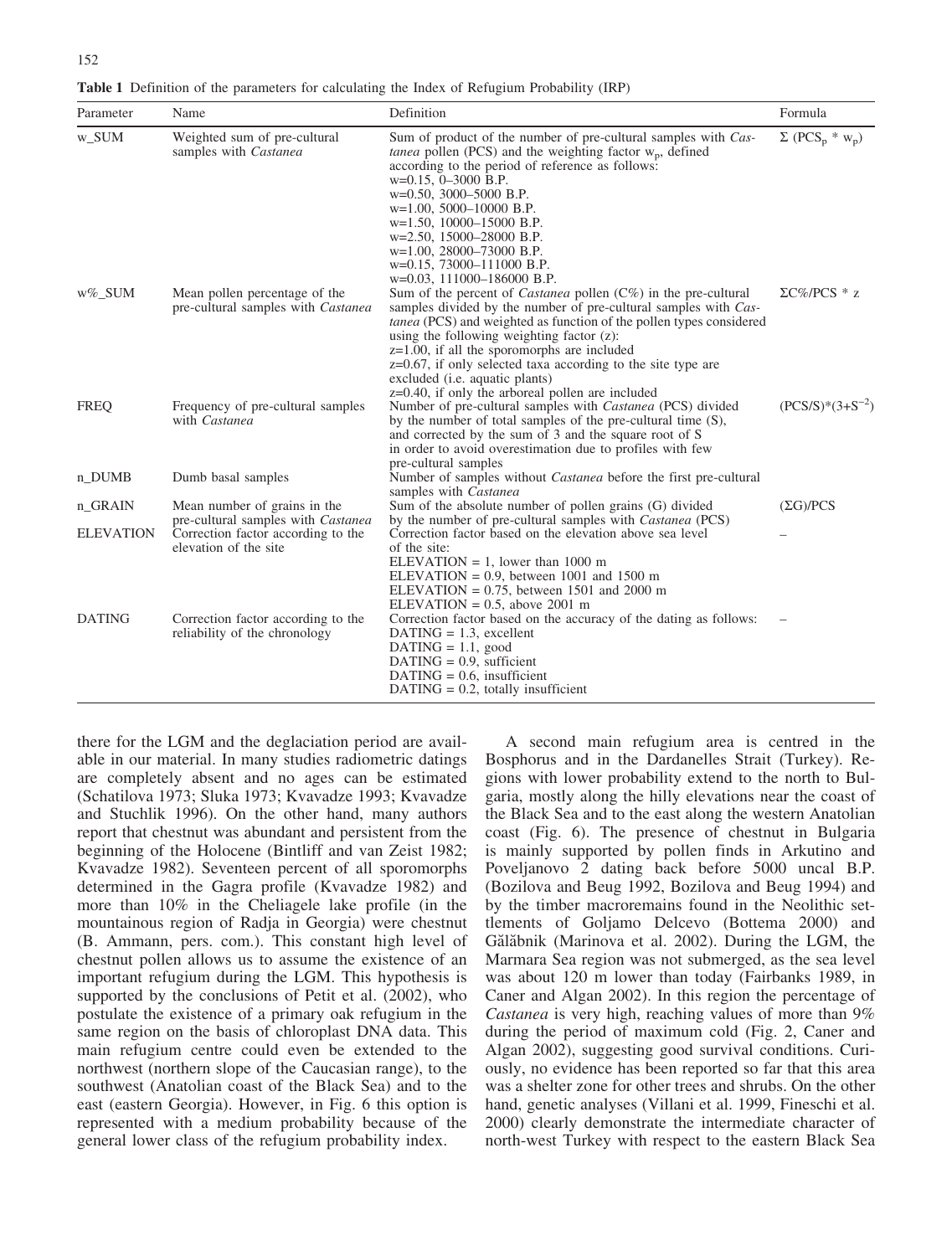Fig. 5a,b a) Chestnut refugium probability index for each site considered. b) eastern Mediterranean area. Chestnut refugium probability index for each site considered, western Mediterranean area

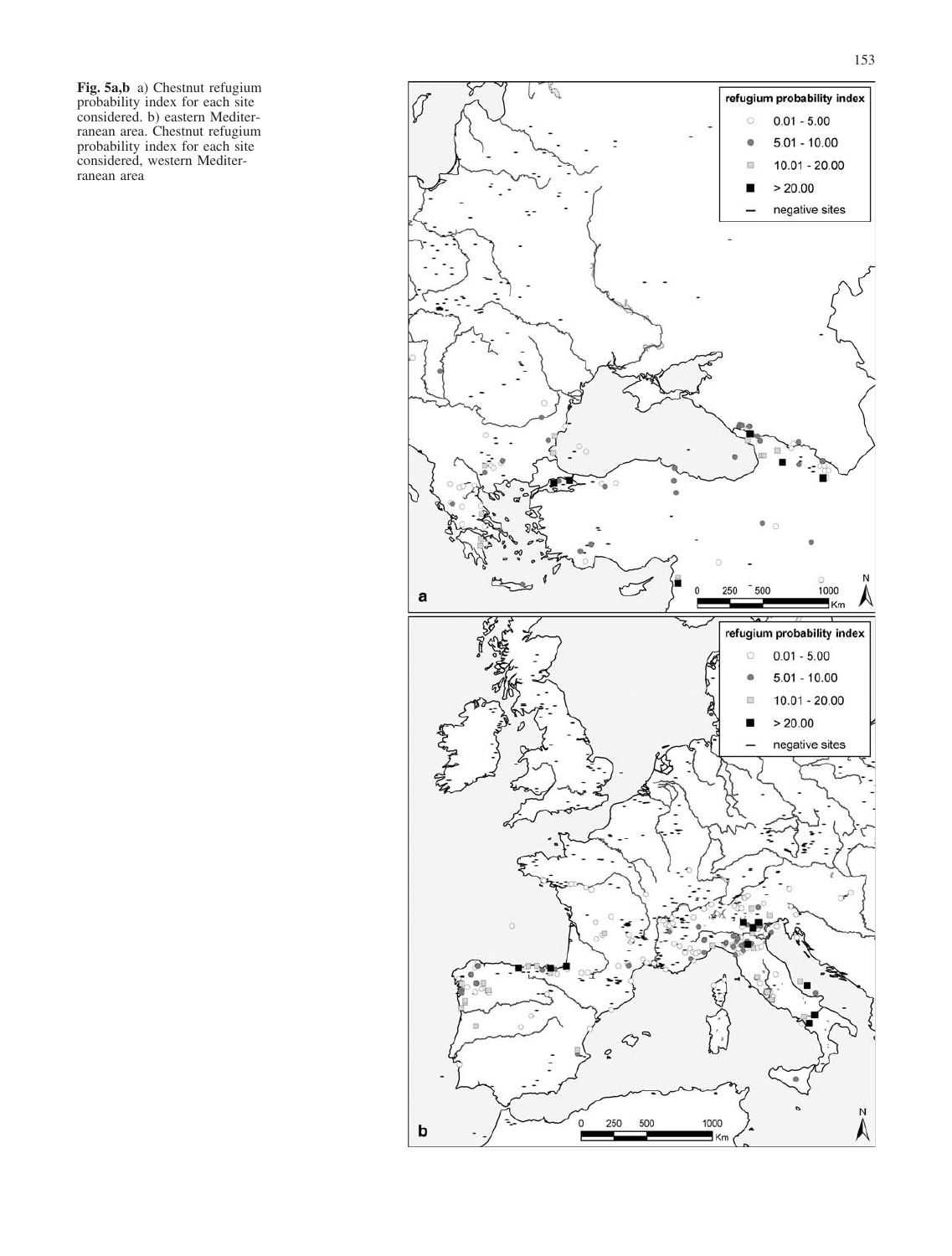154



chestnut population and the southern Mediterranean population.

The IRP calculated for the profiles of the Italian peninsula suggest the existence of four main shelter zones. One is located north of the Po plain in the hilly region to the east of the Lago di Garda (Monti Lessini, Monti Berici and Colli Euganei). For this northern region, there is a wealth of palynological evidence for chestnut having survived the last glaciation. In some cases chestnut pollen clearly exceeds 1%, with prehistoric maxima of 2% near Villaga-Barbarano and 2.5% in Carturo on the Brenta (Paganelli and Miola 1991). High IRP values north of the Alps (Fig. 5b) could support the hypothesis of a shelter zone near the southern Alps that provided enough pollen for long-distance transport to central Europe. Our result is in contrast with the conventional assumption that during the LGM climatic conditions in the Po Plain were cold and dry everywhere. This assumption is based on the general palaeogeographic setting, since the region was rain-sheltered to the west by mountain chains and to east the northern coast of the Adriatic Sea was located several hundreds of km south, compared with today's position (at the latitude of the Gargano). Since the species has relatively high temperature and moisture demands, such general climatic conditions are considered not to be suitable for chestnut survival. However, new preliminary results of an investigation at Colli Euganei in the eastern Po plain (Kaltenrieder et al. 2003) confirm an early to mid Holocene presence of Castanea in that region and the hypothesis of a shelter zone north of the Apennines (Kaltenrieder, pers. com.). The core sample was recovered with modern drilling techniques. Moreover the pollen record was AMS dated with terrestrial macrofossils and taxonomic resolution is very high, including the determination of Hypericum, Sedum, Genista-type, Lotus, and Mediterranean Apiaceae, so that a misidentification seems highly unlikely. Unfortunately no information about determination of Hypericum, Sedum, Lotus and possible misidentifications of Castanea pollen are provided in the published data of the earlier studies referring to this region (for example Paganelli 1966, Paganelli and Miola 1991). The presence of limestone soils unsuited for chestnut in the western southern Alps and their foothills could explain the fact that the reconstructed northernmost Italian shelter zone is restricted to the region east of Lago di Garda.

The second Italian shelter zone lies in the hilly region of Emilia-Romagna. Some profiles from this area show a rather strong presence of chestnut starting at 15 kyr B.P. (for example, San Pellegrino moor in Pavullo, Modena Province) and reaching peak percentages of chestnut greater than 5% during the Holocene (5.3% at 9500 B.P. and 12% around 7500 B.P.; Bertolani-Marchetti et al. 1994). Preliminary results of an ongoing research (Tinner and Kaltenrieder, unpubl.) on the same site revealed no chestnut pollen presence before the Roman period so far. This information indicates that the data of Pavullo we used for our maps may overestimate the actual Holocene importance of Castanea sativa at that site. However, a definitive judgment of the importance of the species at Pavullo will need additional, more reliable efforts.

A third refugial zone was situated in the hinterland of the Tyrrhenian coast from Monte Amiata (Tuscany) to the Colli Albani (Lazio). Unfortunately, the profiles of the slopes of the volcanic Monte Amiata provide inconsistent information, given that the studies of Bertolani-Marchetti and Jacopi (1962) assign, without any radiometric dating, a constant and, in certain cases, extremely abundant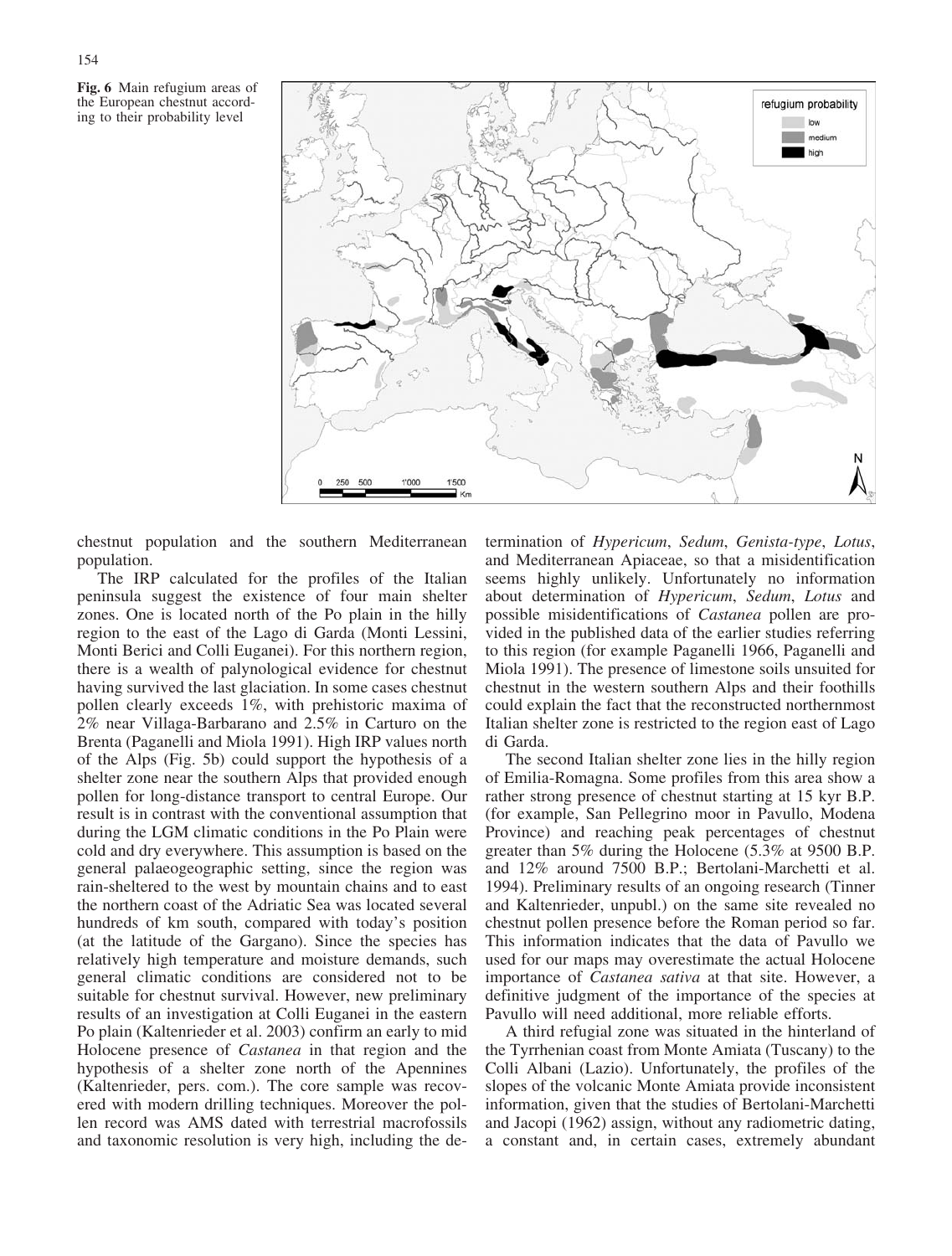chestnut presence during the Eemian Period. The study concerning Val Farma (Ferrarini and Marraccini 1978) showing a reappearance of chestnut during the Atlantic period with values up to 30% after a gap during the LGM was not considered because of an insufficient chronology. Nevertheless, similar information is provided by studies in the Lazio Region: on the northern side of the volcanic region of the Colli Albani chestnut was consistently present between 200 and 120 kyr B.P., whereas it disappeared suddenly returning only about 6000 B.P. (Alessio et al. 1986; Follieri et al. 1988; Narcisi et al. 1992). In the profiles located in the outskirts of Rome, chestnut traces disappear around 45 kyr B.P. (Follieri 1979) and reappear around 10,000–8000 B.P. (Kelly and Huntley 1991; Lowe et al. 1996). On the other hand, the profiles of Lago di Martignano (Kelly and Huntley 1991), Albano and Nemi (Lowe et al. 1996) give a coherent picture of the presence of chestnut between 12,000 and 4000 B.P. (about 40 appearances in 100 samples). In conclusion, the high pollen percentages and the high IRP values suggest the presence of a shelter zone in this region.

The fourth presumed refugium is located in the south, where a large number of profiles gives evidence of a possible chestnut shelter zone (Fig. 6). In Lago Grande di Monticchio, in particular, chestnut was present in seven samples in the period between 28 kyr and 15 kry B.P. (11 grains on total with a mean chestnut pollen percentage of 0.4%, Allen et al. 2002). The existence of a chestnut shelter zone in southern Italy is supported by the finds of charred macroremains in the Castelcivita cave (Salerno Province) dated 35 kyr B.P. that Castelletti and Maspero (1992) determined as chestnut.

Unfortunately, is not possible to say on the basis of the available data whether the three mentioned shelter zones south of the Po plain were connected to a huge refugium covering the Italian peninsula moving from the southeasternmost part of France to southern Italy along the Apennine chain (Fig. 5b). Genetic analysis has so far failed to provide further evidence, because there was strong human impact on diffusion and cultivation of chestnut (Pigliucci et al. 1990; Fineschi et al. 2000).

A further possible shelter zone is represented by the hilly region of the Cantabrian coast, from the Picos de Europa in Asturia, Spain, to the French side of the Basque regions (Figs. 5b and 6). It is generally assumed that climatic conditions during the LGM in northern Iberia were quite continental, as they were in northern Italy, and therefore inadequate for thermophilous species such as chestnut. Unfortunately, the published pollen profiles give no detailed information on the pollen of taxa that may be confused with Castanea, so that no conclusive consequences can be drawn using pollen evidence alone. Nevertheless, it seems that the evidence of a pre-Roman presence of Castanea in northern Iberia continues to increase, especially in recent publications (Martín-Arroyo et al. 1999; Ruiz Zapata et al. 2003; Carrión et al. 2003; Muñoz Sobrino et al. 2004).

Because of the difficulties in determining Castanea macro-remains mentioned above, the strong anthracological evidence for the presence of chestnut during the last glaciation given by Uzquiano (1992), who refers to chestnut macrofossils at the sites at Altamira and Azkonzilo, may be inconclusive. It is however striking that Uzquiano's data for LGM and the Late Glacial report other thermophilous species such as Arbutus unedo, Quercus ilex, Buxus sempervirens, Ulmus sp., Juglans regia, Prunus amygdalus, and Ilex aquifolium, especially in wind-protected sites. Climatic conditions allowing the survival of such thermophilous taxa (including Mediterranean evergreen species) would certainly be favourable for Castanea sativa as well.

For the Greek peninsula, the existing literature gives contradictory views whether chestnut survived there during the LGM or not (Fig. 5a). Some studies report that chestnut was completely absent (Bottema 1974; Bintliff and van Zeist 1982; Willis 1992a–c), but a number of others found traces of chestnut starting from the late Glacial period. The most convincing evidence for the presence of chestnut traces during pre-arboricultural time is available for the western Peloponnese (starting at 7500 B.P., Bottema 1990; Bottema and Woldring 1990; Atherden et al. 1993; Jahns 1993; Atherden and Hall 1994) and in Thessaly (starting at 9500 B.P., as reported for the profile of the former city of Halos, Bottema 1979). However, according to our IRP, the Greek peninsula was classified as a refugium area of only medium probability for chestnut (Fig. 6). This finding is surprising, since the Balkans are considered to be an important refugium area for other thermophilous tree species (Bennett et al. 1991; Petit et al. 2002). A similar pattern was found in northern Portugal and Galicia, Spain (Figs. 5b and 6). Chestnut pollen finds start at 14 kyr B.P. (Muñoz Sobrino et al. 2004, Laguna de las Sanguijuelas and Lleguna; Muñoz Sobrino et al. 2001, Lagoa de Lucenza; Allen et al. 1996, Sierra Cabrera) suggesting that both the Balkans and the north-western Iberian peninsula were at most secondary refugia sensu Brewer et al. (2002).

For France, the only coherent sign of a possible chestnut refugium is located in the southern part of the Département of Isère. The findings of Thiébault (1988) in the Grotte des Sarrasins (near Grenoble) could be confirmed by the more recent study of Nakagawa (1998), who reported the first chestnut traces during the LGM. Unfortunately, no further pollen indications for the presence of chestnut in the Dordogne region have been reported since the identification of charcoal macroremains in the cave of Lascaux (Leroi-Gourhan et al. 1979) and pollen findings in the Abri du Facteur (Leroi-Gourhan 1968). In northern and western France, no chestnut pollen before the Roman period has been reported so far (Guinier 1951; Jacquiot 1960; Leroi-Gourhan 1961, Leroi-Gourhan 1968; Beaulieu and Reille 1984; Beaulieu et al. 1985; Jalut et al. 1988; Reille 1991; Sanchez Goñi 1993), but this is not surprising as, during the LGM, most of northern France was probably exposed to permafrost conditions (Fig. 2).

A last area of medium refugium probability is located in the Near East in the hilly region along the Mediter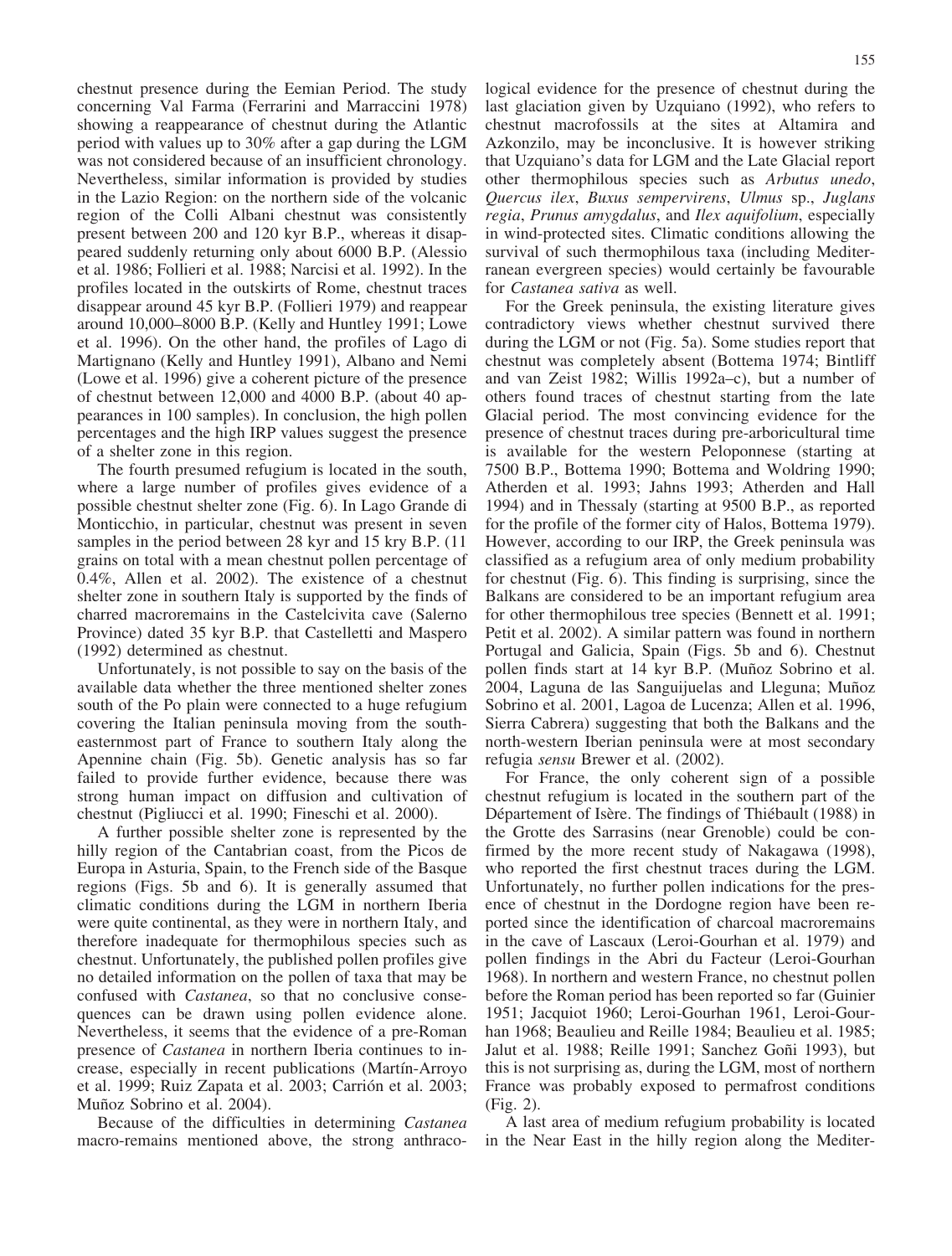ranean coast of Syria and Lebanon. Only a few sites testify to the existence of a chestnut refugium (for example, Niklewski and van Zeist 1970; van Zeist and Woldring 1980; Bottema and Woldring 1990). An indirect indication of the presence of chestnut is the abrupt and probably human-induced reappearance of chestnut around 8500 kyr B.P. in the Ghab Valley (Yasuda et al. 2000).

One common feature links all the presumed refugia: all sites are located in mountainous regions of southern Europe, even if at low to mid altitude and at the margins of mountain chains. This agrees with the conclusions already endorsed by Bennett et al. (1991) who report a similar finding for northern European trees. Other authors confirmed this finding (Carrión et al. 2003, Tribsch and Schönswetter 2003) emphasizing that mountain areas are in general important areas for refuges because of high habitat diversity. Moreover, they may supply enough water for plants during dry periods by collecting orographic precipitation.

Other regions with minor evidence of chestnut presence during the last glaciation are reported with low probability in Fig. 6 and are not further discussed in this paper. Additional data may provide new insights about these areas in the future.

Finally, there are a number of regions where the pollen profiles available are exhaustive and coherent enough to exclude the presence of chestnut refugia. This is the case, for instance, for all the sites north of the Alps and within the Alps (Germany, the Swiss and Austrian inner-Alpine regions), the southern Alps west of Lago di Garda (Burga 1980; Welten 1982b, Welten 1982c; Sidler 1988; Welten 1988; Wegmüller 1992; van der Knaap and Ammann 1997; Richoz 1998; Schwalb et al. 1998), the very southern part of the Iberian peninsula (Pons and Reille 1988; Carrión 2002), central Portugal (van der Knaap and van Leeuwen 1994, 1995, 1997) the northern and western parts of Romania (Björkman 2001), the Czech Republic (Svobodova et al. 2001), Slovakia and the Ukraine (Artjushenko et al. 1982). No conclusive statement can be made for the territory of the former Yugoslavia, given that the few existing palynological sites are concentrated on the coast (Brande 1973; Beug 1977; Willis 1994).

### **Conclusions**

In this paper, possible chestnut refugia during the last glaciation were reconstructed by mapping radiocarbondated pollen spectra and anthracological and other macrofossil records. In order to maximize the information of the scarce and irregular chestnut pollen records, we developed an extended palynological approach, drawing up a Castanea refugium probability index on the basis of all the information available from the pollen profiles. A large number of new sites have been analysed for pollen since the early 1980s (Huntley and Birks 1983), enabling us to give a much more detailed picture of possible chestnut refugia. Our findings indicate that Castanea

sativa most probably survived the cold periods of the last glaciation in Europe, together with other thermophilous European tree taxa such as Quercus. This fits in with the assumption that the ice cover on the southern slope of the Alps was narrowed during the LGM (Felber 1993). The few divergences are due more to our selection of sites, especially those described in the local literature that are not listed in internet data bases, than to any fundamental disagreements about the data and data interpretation. For certain areas, however, the reliability of the existing pollen profiles (including questionable identifications of Castanea) is too poor to allow conclusive statements about the past existence of chestnut refugia.

Our results show that the European Castanea sativa refugia are probably greater in number than so far assumed. In particular spatial distribution patterns may have been much more complex than is depicted in our synthetic map (Fig. 6). In fact, it is conceivable that in marginal positions of mountainous areas, niches with a favourable microclimate may have existed despite a generally dry and cool climate. In these microenvironmental oases, small pockets of thermophilous tree species may have survived (Willis et al. 2000).

The large genetic variability of Castanea sativa, as shown by Lauteri et al. (1997, 2002) who analysed present populations growing in Europe in areas with different precipitation and temperature regimes may have resulted from the fragmentation of the refugia during the LGM and previous glaciations. In addition to genetic variability, the outstanding resprouting capacity of Castanea sativa may have favoured its survival during unfavourable climatic conditions by providing the opportunity to endure through centuries only by vegetative reproduction.

We emphasize that reconstructions of past situations such as the identification of refugial areas should keep in mind all environmental factors and consider more than just oversimplified model assumptions as for instance the overall cold-dry climatic situation during the LGM or the survival of European thermophilous tree species merely in southernmost Europe. Generally speaking, in reconstructing and describing past scenarios the evidence of a complex reality should be kept in mind when building models that synthesize the results.

In the future more attention should be paid to pollen traces of sporadic taxa that are commonly thought to have disappeared from a given area during the last Glacial and Late-Glacial periods. As already noted by some authors, spurious pollen traces may conceal very interesting information that is too often assumed to have been transported a long distance (Renault-Miskovsky 1972; Leroi-Gourhan 1992). Furthermore, this kind of synthetic work should also be encouraged for other taxa, as a useful basis for studies of the phylogenesis and the autecology of the European trees.

Acknowledgements Our heartfelt thanks go to our colleagues W.O. van der Knaap, R. Drescher-Schneider and F. Bittmann for the critical reading of the manuscript, C. Grütter, G. Nebel and Ch.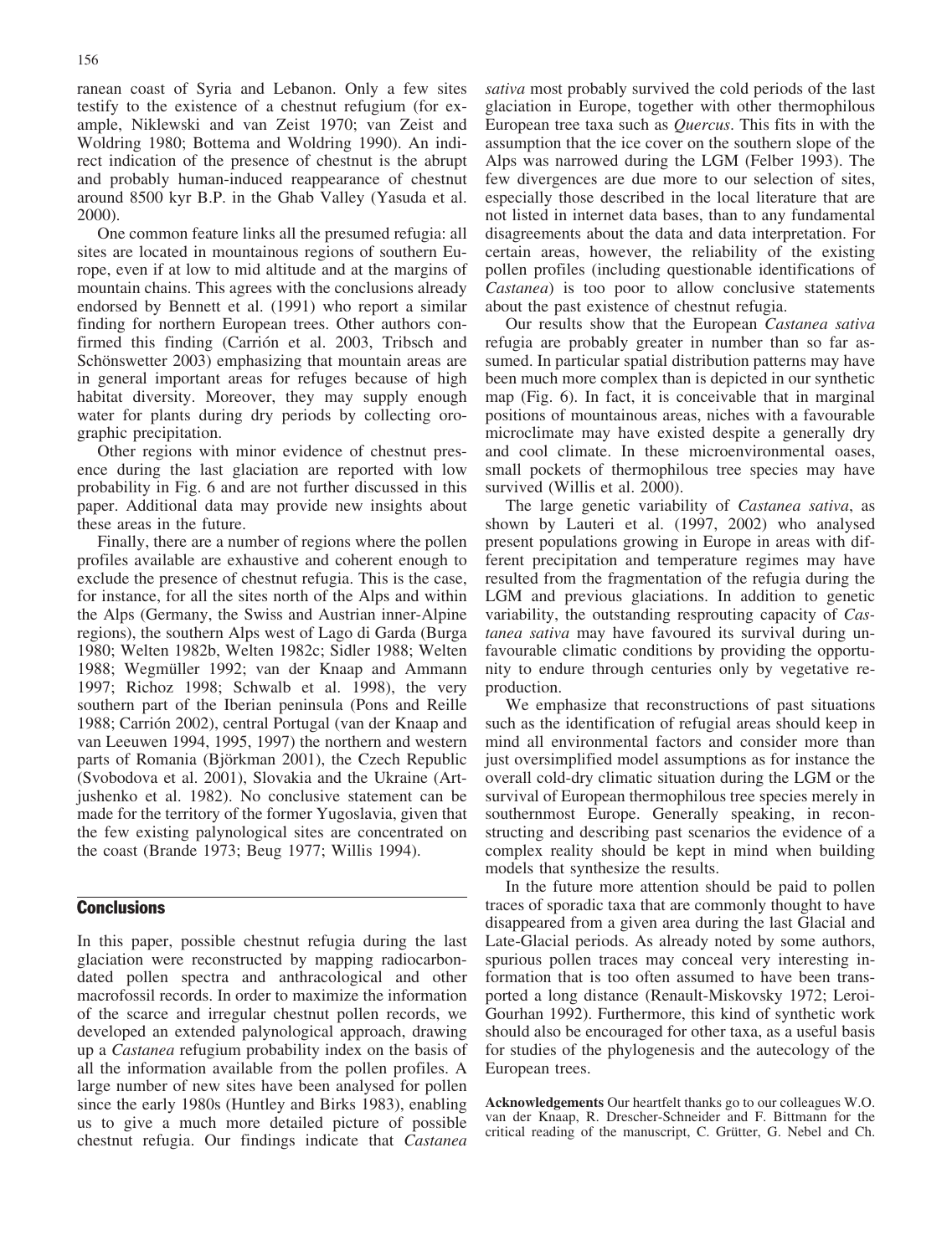Matter in the WSL library and to all the NEBIS staff for their helpfulness and the tenacity with which they have supported us in the literature search, P. Kaltenrieder for kindly providing us with information on her preliminary PhD thesis results, S. Tonkov for sending us original data from Bulgaria. We are also grateful to S. Depedrini and D. Furrer, for their assistance during the cataloguing and recording of the bibliography. Finally, we are indebted to Ch. and J. Favre and to S. Dingwall for the English revision of the manuscript.

## **References**

- Alessio, M., Allegri, L., Bella, F., Calderoni, G., Cortesi, C., Dai Pra, G., De Rita, D., Esu, D., Follieri, M., Improta, S., Magri, D., Narcisi, B., Petrone, V., Sadori, L. (1986). <sup>14</sup>C dating, geochemical features, faunistic and pollen analysis of the uppermost 10 m core from Valle di Castiglione (Rome, Italy). Geologica Romana, 25, 287–308
- Allen, J.R.M., Huntley, B., Watts, W.A. (1996). The vegetation and climate of northwest Iberia over the last 14000 years. Journal of Quaternary Science, 11, 125–147
- Allen, J.R.M., Watts, W.A., McGee, E., Huntley, B. (2002). Holocene environmental variability—the record from Lago Grande di Monticchio, Italy. Quaternary International, 88, 69– 80
- Arnaud, M., Chassany, J., Dejean, R., Ribart, J., Queno, L. (1997). Economic and ecological consequences of the disappearance of traditional practices related to chestnut groves. Journal of Environmental Management, 49, 373–391
- Artjushenko, A.T., Arap, R.Y., Bezusko, L.G. (1982). History of vegetation of western areas of Ukraine in Quaternary period, Naukova Dumka, Kiev
- Ashraf, A.R., Mosbrugger, V. (1996). Palynologie und Palynostratigraphie des Neogens der Niederrheinischen Bucht. Palaeontographica, 241, 1–98
- Atherden, M.A., Hall, J.A. (1994). Holocene pollen diagrams from Greece. Historical Biology, 9, 117–130
- Atherden,M.A., Hall, J.A., Wright, J.C. (1993). A pollen diagram from the northeast Peloponnese, Greece: implications for vegetation history and archaeology. The Holocene, 3, 251–356
- Beaulieu, J.L. de, Reille, M. (1984). A long Upper Pleistocene pollen record from Les Echets, near Lyon, France. Boreas, 13, 111–132
- Beaulieu, J.L. de, Pons, A., Reille, A. (1985). Recherches pollenanalytiques sur l'histoire Tardiglaciaire et Holocène de la végétation des Monts d'Aubrac (Massif Central, France). Review of Palaeobotany and Palynology, 44, 37–80
- Behre, K.-E. (1990). Some reflections on anthropogenic indicators and the record of prehistoric occupation phases in pollen diagrams from the Near East. In: Bottema, S., Entjes-Nieborg, G., Zeist, W.van (eds) Man's role in the shaping of the eastern Mediterranean Landscape. Balkema, Rotterdam/Brookfields, Groningen, pp 219–231
- Bennett, K.D., Tzedakis, P.C., Willis, K.J. (1991). Quaternary refugia of north European trees. Journal of Biogeography, 18, 103–115
- Bertolani-Marchetti, D., Jacopi, Z. (1962). Documenti palinologici del paesaggio forestale al Monte Amiata nei sedimenti del bacino lacustre delle Lame (Abbadia S.Salvatore). Giornale Botanico Italiano, 69, 19–31
- Bertolani-Marchetti, D., Accorsi, C.A., Bandini Mazzanti, M., Dallai, D., Forlani, L., Mariotti Lippi, M., Mercuri, A.M., Mori, M., Rivalenti, C., Trevisan Grandi, G. (1994). Palynological Diagram of the Peat-Bog near Pavullo nel Frignano (Modena, Italy) in the framework of Tuscan/Emilian Apennines Vegetation history. Historical Biology, 9, 91–101
- Beug, H.-J. (1977). Vegetationsgeschichtliche Untersuchungen im Küstenbereich von Istrien (Jugoslawien). Flora, 166, 357–381
- Bintliff, J.L., Zeist, W.van (1982). Palaeoclimates, Palaeoenvironments and Human Communities in the Eastern Mediterranean

Region in Later Prehistory. British Archaeological Reports, International Series, II, 275–540

- Birks, H.H., Birks, H.J.B. (2000). Future uses of pollen analysis must include plant macrofossils. Journal of Biogeography, 27, 31–35
- Björkman, L. (2001). The role of human disturbance in Late Holocene vegetation changes on Kullaberg, Southern Sweden. Vegetation History and Archaeobotany, 10, 201–210
- Bottema, S. (1974). Late Quaternary vegetation history of Northwestern Greece. Ph.D.Thesis, University of Groningen
- Bottema, S. (1979). Pollen Analytical investigations in Thessaly (Greece). Palaeohistoria, 21, 19–40
- Bottema, S. (1990). Holocene Environment of the southern Argolid: A Pollen Core from Kiladha Bay. In: Wilkinson, T.J., Duhon, S.T., Franchthi, P. (eds). The sediments, stratigraphy, and offshore investigations. Indiana University Press, Bloomington & Indianapolis, pp 117–207
- Bottema, S. (2000). The Holocene history of walnut, sweet chestnut, manna-ash and plane tree in the eastern Mediterranean. Pallas, 52, 35–59
- Bottema, S., Woldring, H. (1990). Anthropogenic indicators in the pollen record of the eastern Mediterranean. In: Bottema, S., Entjes-Nieborg, G., Zeist, W.van (eds). Man's role in the shaping of the eastern Mediterranean Landscape. Balkema, Rotterdam, pp 231–265
- Bozilova, E., Beug, H.-J. (1992). On the Holocene history of vegetation in SE Bulgaria (Lake Arkutino, Ropotano region). Vegetation History and Archaeobotany, 1, 19–32
- Bozilova, E., Beug, H.-J. (1994). Studies on the vegetation history of Lake Varna region, northern Black Sea coastal area of Bulgaria. Vegetation History and Archaeobotany, 3, 143–145
- Brambilla, G. (1992). Revisione delle filliti plioceniche conservate nelle collezioni del Museo cantonale di storia naturale di Lugano. Bollettino della Società Ticinese di Scienze Naturali, 80, 63–95
- Brande, A. (1973). Untersuchungen zur postglazialen Vegetationsgeschichte im Gebiet der Neretva-Niederungen (Dalmatien, Herzegowina). Flora, 162, 1–44
- Brewer, S., Cheddadi, R., Beaulieu, J.L. de, Reille, M., Data contributors (2002). The spread of deciduous Quercus throughout Europe since the last glacial period. Forest Ecology and Management, 156, 27–48
- Brink, L.M.van den, Janssen, C.R. (1985). The effect of human activities during cultural phases on the development of montane vegetation in the Serra da Estrela, Portugal. Reviews of Palaeobotany and Palynology, 44, 193–215
- Brugiapaglia, E., Beaulieu, J.L. de, Guiot, J., Reille, M. (1998). Transect de pluie pollinique et étagement de la végétation dans le massif du Taillefer (Isère, France). Géographie Physique et Quaternaire, 52, 209–218
- Burga, C. (1980). Pollenanalytische Untersuchung zur Vegetationsgeschichte des Schams und des San Bernardino-Passgebietes (Graubünden, Schweiz). Dissertationes Botanicae, 56, 1-194
- Burga, C., Perret, R. (1998). Vegetation und Klima der Schweiz seit dem jüngeren Eiszeitalter. Ott, Thun
- Cacho, I., Grimalt, J.O., Sierro, F.J., Shackleton, N., Canals, M. (2000). Evidence for enhanced Mediterranean thermohaline circulation during rapid climatic coolings. Earth and Planetary Science Letters, 183, 417–429
- Caner, H., Algan, O. (2002). Palynology of sapropelic layers from the Marmara Sea. Marine Geology, 3156, 1–12
- Carrión, J. (2002). Patterns and processes of Late Quaternary environmental change in a montane region of southwestern Europe. Quaternary Science Reviews, 21, 2047–2066
- Carrión, J.S., Yll, E.I., Walker, M.J., Legaz, A.J., Chaíns, C., López, A. (2003). Glacial refugia of temperate, Mediterranean and Ibero-North African flora in south-eastern Spain: new evidence from cave pollen at two Neanderthal man sites. Global Ecology and Biogeography, 12, 119–129
- Castelletti, L., Maspero, A. (1992). Antracologia degli insediamenti paleolitici nella Penisola Italiana. Nouvi dati per la ri-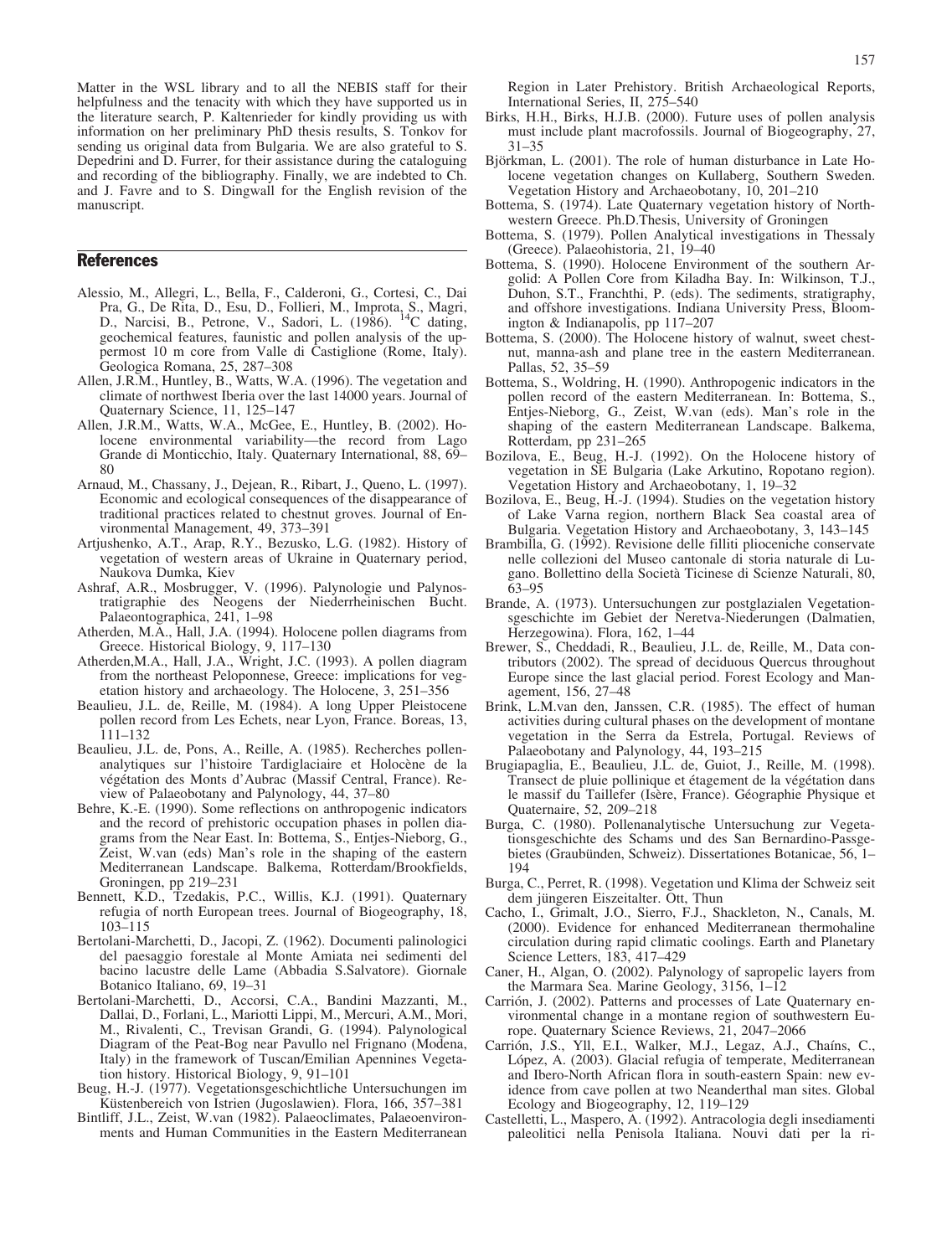costruzione del paleoambiente durante il Würm. Bulletin de la Société Botanique de France, 139, 297–309

- CiMPI (2003). Circum-Mediterranean Pollen Inventory (http:// www.bgc.mpg.de/bgc\_prentice/projects/cimbio/maps.html)
- Comes, H.P., Kadereit, J.W. (1998). The effect of Quaternary climatic changes on plant distribution and evolution. Trends in Plant Science, 3, 432–438
- Conedera, M., Stanga, P., Lischer, C., Stöckli, V. (2000). Competition and dynamics in abandoned chestnut orchards in southern Switzerland. Ecologia Mediterranea, 26, 101–112
- Conedera, M., Stanga, P., Oester, B., Bachmann, P. (2001). Different post-culture dynamics in abandoned chestnut orchards. Forest, Snow, and Landscape Research, 76, 487–492
- Conedera, M., Krebs, P., Tinner, W., Pradella, M., Torriani, D. (2004). The cultivation of Castanea sativa (Mill.) in Europe: from its origin to its diffusion on a continental scale. Vegetation History and Archaeobotany, 13, this volume
- Dansgaard, W., Johnson, S.J., Clausen, H.B., Dahl-Jensen, D., Gundestrup, N.S., Hammer C.U., Hvidberg, C.S., Steffensen, J.P., Sveinbj rnsdottir, A.E., Jouzel, J., Bond, G. (1993). Evidence for general instability of past climate from a 250-kyr icecore record. Nature, 364, 218–220
- Drugg, W.S. (1967). Palynology of the upper Moreno Formation (Late Cretaceous-Paleocene) Escarpado Canyon, California. Palaeontographica, 120, 1–71
- Eberhard, M. (1992). Resti di piante fossili della torbiera di Coldrerio (Ticino meridionale). Bollettino della Società Ticinese di Scienze Naturali, 80, 105–114
- EPD (2003). European Pollen Database (http://ftp.ngdc.noaa.gov/ paleo/epd/epd\_main.html)
- Ermolli, E., Pasquale, G. di (2002). Vegetation dynamics of southwestern Italy in the last 28 kyr inferred from pollen analysis of a Tyrrhenian Sea core. Vegetation History and Archaeobotany, 11, 211–219
- Felber, M. (1993). La storia geologica del Tardo-Terziario e del Quaternario nel Mendrisiotto (Ticino meridionale, Svizzera). PhD Thesis, ETH Zürich
- Ferrarini, E., Marraccini, L. (1978). Pollini Fossili in depositi lacustri della Valle della Farma (Toscana meridionale). Bollettino della Società Toscana di Scienze Naturali, 85, 29-34
- Fineschi, S., Taurchini, D., Villani, F., Vendramin, G.G. (2000). Chloroplast DNA polymorphism reveals little geographical structure in Castanea sativa Mill.(Fagaceae) throughout southern European countries. Molecular Ecology, 9, 1495–1503
- Follieri, M. (1979). Late Pleistocene floristic evolution near Rome. Pollen et Spores, 21, 135–148
- Follieri, M., Magri, D., Sadori, L. (1988). 250,000-year pollen record from Valle di Castiglione (Roma). Pollen et Spores, 30, 329–356
- Frascaria, N., Santi, F., Gouyon, P.H. (1993). Genetic differentiation within and among populations of chestnut (Castanea sativa Mill.) and wild cherry (Prunus avium L.). Heredity, 70, 634– 641
- Ganopolski, A., Rahmstorf, S., Petoukhov, V., Claussen, M. (1998). Simulation of modern and glacial climates with a coupled global model of intermediate complexity. Nature, 39, 351–356
- Gobet, E., Tinner, W., Hubschmid, P., Jansen, I., Wehrli, M., Ammann, B., Wick, L. (2000). Influence of human impact and bedrock differences on the vegetational history of the Insubrian southern Alps. Vegetation History and Archaeobotany, 9, 175– 187
- Godwin, H. (1975) History of the British flora,  $2<sup>nd</sup>$  edn, Cambridge, University Press
- Groot, J.J., Groot, C.R. (1962). Some plant microfossils from the Brightseat Formation (Paleocene) of Maryland. Palaeontographica, 111, 161–171
- Grootes, P.M., Stuiver, M., White, J.W.C., Johnsen, S., Jouzel, J. (1993). Comparison of oxygen isotope records from the GISP2 and GRIP Greenland ice cores. Nature, 366, 552–554
- Guinier, P. (1951). L'origine et la répartition actuelle du châtaignier. Ecole Nationale des Eaux et des Forêts, Nancy
- Hewitt, G.M. (1999). Post-glacial re-colonization of European biota. Biological Journal of the Linnaean Society, 68, 87–112
- Horowitz, A. (1971). Climatic and vegetational developments in northeastern Israel during upper Pleistocene-Holocene Times. Pollen et Spores, 13, 255–278
- Huntley, B., Birks, H.J.B. (1983). An atlas of past and present pollen maps for Europe: 0–13000 years ago. Cambridge University Press, Cambridge
- Jacobson G.B., Bradshaw, R.H.W. (1981). The selection of sites for palaeovegetational studies. Quaternary Research, 16, 80–96
- Jacquiot, C. (1960). Détermination de bois fossiles provenant de la grotte de Lascaux, Montignac-sur-Vizère (Dordogne). Bulletin de la Société Botanique de France, 107, 15–17
- Jahns, S. (1993). On the Holocene vegetation history of the Argive Plain (Peloponnese, southern Greece). Vegetation History and Archaeobotany, 2, 187–203
- Jalut, G., Andrieu, V., Delibrias, G., Fontugne, M., Pages, P. (1988). Palaeoenvironment of the valley of Ossau (Western French Pyrénées) during the last 27,000 years. Pollen et Spores, 30, 357-394
- Jarzen, D.M. (1978). The terrestrial palynoflora from the Cretaceous-Tertiary transition, Alabama, U.S.A. Pollen et Spores, 20, 535–553
- Jochimsen, M. (1986). Zum Problem des Pollenfluges in den Hochalpen. Dissertationes Botanicae, 90, 1–237
- Kaltenrieder, P., Ammann, B., Ravazzi, C., Tinner, W. (2003). Long-term forest dynamics during the past 26000 years at Colli Euganei (near Padova, Italy). Climate Change, Impacts on Terrestrial Ecosystems. 2nd International NCCR Climate Summer School in Grindelwald, 30 Aug.-6 Sept. 2003 (http:// www.nccr-climate.unibe.ch/events/SummerScool/03/Abstract/ Kaltenrieder%20\_3%20July\_.pdf)
- Kedves, M., Herngreen, G.F.W. (1980). Palynology of the stratotype of Maastrichtian and the Gulpen formation, ENCI section, Maastricht, The Netherlands. Pollen et Spores, 12, 483–544
- Kelly, M.G., Huntley, B. (1991). An 11000-year record of vegetation and environment from Lago di Martignano, Latium, Italy. Journal of Quaternary Science, 6, 209–224
- Knaap, W.O.van der, Leeuwen, J.F.N.van (1994). Holocene vegetation, human impact, and climatic change in the Serra da Estrela, Portugal. Dissertationes Botanicae, 234, 497–535
- Knaap, W.O.van der, Leeuwen, J.F.N.van (1995). Holocene vegetation succession and degradation as responses to climatic change and human activity in the Serra da Estrela, Portugal. Reviews of Palaeobotany and Palynology, 89, 153–211
- Knaap, W.O.van der, Leeuwen, J.F.N.van (1997). Late Glacial and early Holocene vegetation succession, altitudinal vegetation zonation, and climatic change in the Serra da Estrela, Portugal. Reviews of Palaeobotany and Palynology, 97, 239–285
- Knaap, W.O.van der, Ammann, B. (1997). Depth-age relationship of 25 well-dated Swiss Holocene pollen sequences archived in the Alpine Palynological Data-Base. Revue de Paléobiologie, 16, 433–480
- Kvavadze, E.V. (1982). The new data on the stratigraphy and palaeogeography of the Holocene of the Colchida lowland. In: Quaternary System of Georgia, Tbilisi, Metsniereba, pp 123– 130
- Kvavadze, E.V. (1993). On the interpretation of subfossil sporepollen spectra in the mountains. Acta Palaeobotanica, 33, 347– 360
- Kvavadze, E.V., Efremov, Y.V. (1995). Peculiarities of recent pollen spectra of lake sediments in the Caucasus. Acta Palaeobotanica, 35, 57–72
- Kvavadze, E.V., Stuchlik, L. (1996). Recent pollen spectra of the mountain forests of the Lagodekhi Reservation (East Georgia). Acta Palaeobotanica, 36, 121–147
- Lamb, H.F., Heicher, U., Switsur, V. (1989). An 18000-year record of vegetation, lake-level and climatic change from Tigalmamine. Journal of Biogeography, 16, 65–74
- Lang, G. (1994). Quartäre Vegetationsgeschichte Europas. Methoden und Ergebnisse. Fischer, Jena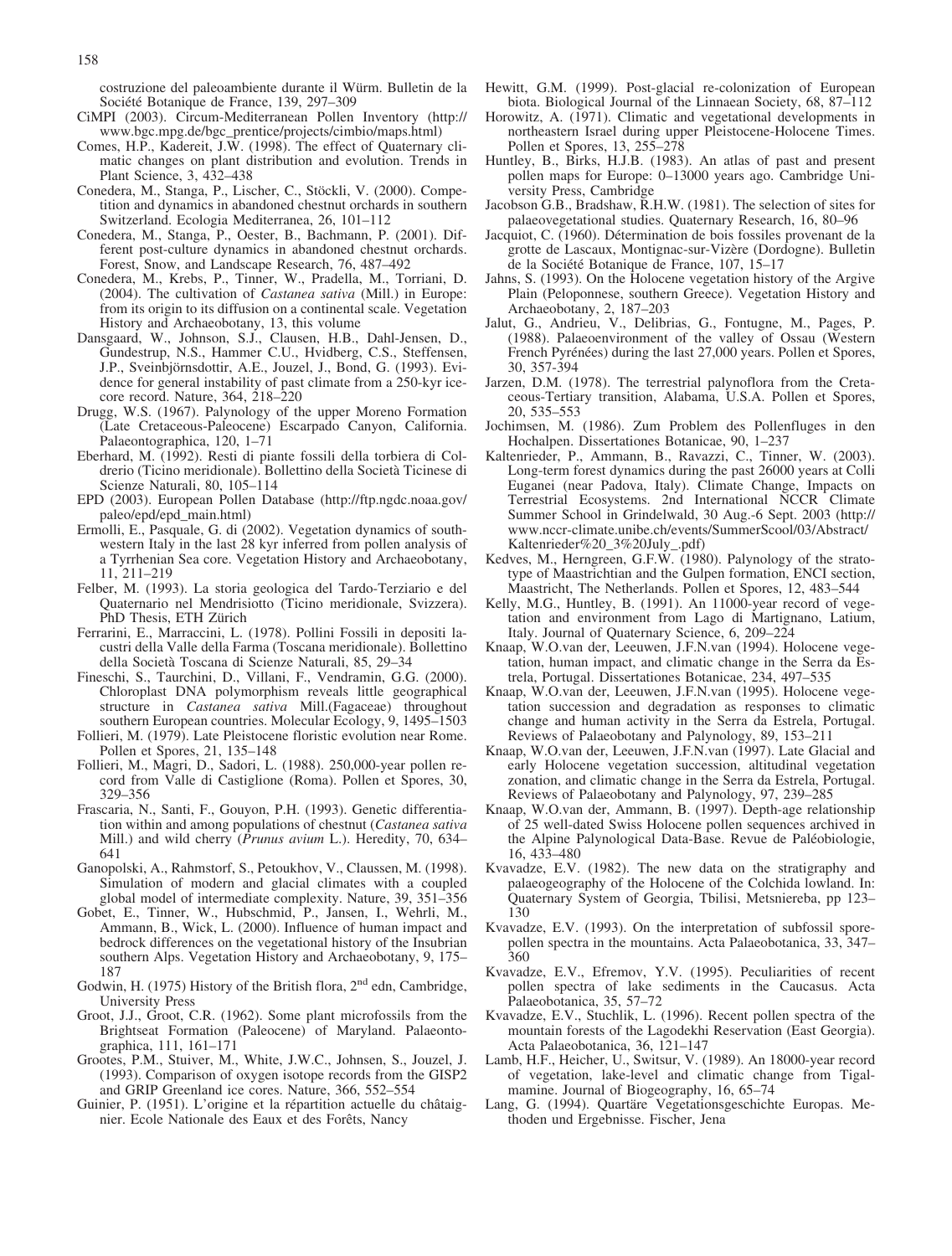- Lauteri, M., Scartazza, A., Guido, M.C., Brugnoli, E. (1997). Genetic variation in photosynthetic capacity, carbon isotope discrimination and mesophyll conductance in provenances of Castanea sativa adapted to different environments. Functional Ecology, 11 (6), 675–683
- Lauteri, M., Pliura, A., Monteverdi, M.C., Brugnoli, E., Villani, F., Eriksson, G. (2002). Genetic variation in carbon isotope discrimination in six European populations of Castanea sativa Mill. originating from contrasting localities. Abstracts of the International DYGEN conference (Strasbourg, France, 2<sup>nd</sup>-5<sup>th</sup> December 2002): Dynamics and conservation of genetic diversity in forest ecosystems.
- Leger, M. (1990). Loess landforms. Quaternary International, 7/8, 53–61
- Leroi-Gourhan, A. (1961). Flores quaternaires françaises. Bulletin de la Société Botanique de France, 108, 244-254
- Leroi-Gourhan, A. (1968). L'abri du facteur à Tursac (Dordogne): analyse pollinique. Gallia Préhistoire, 11, 123-132
- Leroi-Gourhan, A. (1992). Bois et pollen: étude complémentaire. Bulletin de la Société Botanique de France, 2/3/4, 273-280
- Leroi-Gourhan, A., Allain, J., Balout, L., Bassier, C., Bouchez, R., Bouchud, J., Couraud, B. (1979). Lascaux inconnu. Centre National de la Recherche Scientifique, Paris
- Lowe, J.J., Accorsi, C.A., Bandini Mazzanti, M., Bishop, A., Kaars, S.van der, Forlani, L., Mercuri, A.M., Rivalenti, C., Torri, P., Watson, C. (1996). Pollen stratigraphy of sediment sequences from lakes Albano and Nemi (near Rome) and from the central Adriatic, spanning the interval from oxygen isotope Stage 2 to the present day. Memorie dell'Istituto Italiano di Idrobiologia, 55, 71–98
- Mai, D.H. (1995). Tertiäre Vegetationsgeschichte Europas. Methoden und Ergebnisse. Fischer, Jena
- Maltoni, A., Paci, M. (2001). Strutture spaziali in castagneti abbandonati della Toscana: relazioni con il dinamismo della vegetazione. Monti e boschi, 52, 14–20
- Mannion, A.M. (1999). Natural environmental change: the last 3 million years. Routledge, London
- Marinova, E., Tchakalova, E., Stoyanova, D., Grozeva, S., Dočeva, E. (2002) Ergebnisse archäobotanischer Untersuchungen aus dem Neolithikum und Chalcolithikum in Südwestbulgarien. Arcaeologia Bulgarica, 6, 1–11
- Martín-Arroyo, T., Ruiz-Zapata, M.B., Pérez-González, A., Valdeolmillos, A., Dorado Valiño, M., Benito, G., Gil García, M.J. (1999). Paleoclima y paleoambiente durante el pleistoceno superior y el tardiglaciar en la región Central Peninsular. In: Palli Buxó, L., Roqué Pau, C. (Eds.) Avances en el estudio del Cuaternario Español. Girona, pp 317-324
- Mateus, J.E. (1992). Holocene and present-day ecosystems of the Carvalhal region, southwest Portugal. Ph.D.Thesis, University of Utrecht
- Muñoz Sobrino, C., Ramil-Rego, P., Rodriguez Giutián, M.A. (2001). Vegetation in the mountains of northwest Iberia during the last glacial-interglacial transition. Vegetation History and Archaeobotany, 10, 7–21
- Muñoz Sobrino, C., Ramil-Rego, P., Gómez-Orellana, L. (2004). Vegetation of the Lago de Sanabria area (NW Iberia) since the end of the Pleistocene: a palaeoecological reconstruction on the basis of two new pollen sequences. Vegetation History and Archaeobotany, 13, 1–22
- Nakagawa, T. (1998). Etudes palynologiques dans les Alpes francaises centrales et méridionales: histoire de la végétation Tardiglaciaire et Holocene. PhD Thesis, Université de Marseille
- Narcisi, B., Anselmi, B., Catalano, F., Dai Pra, G., Magri, G. (1992). Lithostratigraphy of the 250,000 year record of lacustrine sediments from the Valle di Castiglione Crater, Roma. Quaternary Science Reviews, 11, 353–362
- Newton, A.C., Allnutt, T.R., Gillies, A.C.M., Lowe, A.J., Ennos, R.A. (1999). Molecular phylogeography, intraspecific variation and the conservation of tree species. Trees, 14, 140–145
- Niklewski, J., Zeist, W.van (1970). A late Quaternary pollen diagram from northwestern Syria. Acta Botanica Neerlandica, 19, 737–754
- Paci M, Maltoni, A, Tani, A. (2000). I castagneti abbandonati della Toscana: dinamismo e proposte gestionali. In: Bucci G., Minotta G., Borghetti M. (eds): Applicazioni e prospettive per la ricerca forestale italiana. Atti del II congresso della Societ Italiana di Selvicoltura ed Ecologia Forestale. Bologna, pp 9– 16
- Paganelli, A. (1996). A palynological study of forest vegetation in the Veneto-Po Plain. Allionia, 34, 189–217
- Paganelli, A., Miola, A. (1991). Chestnut (Castanea sativa Mill.) as an indigenous species in northern Italy. Il Quaternario, 4, 99– 106
- Palaeoecological Atlas of northern and western Africa(2003). (http://www.uni-wuerzburg.de/geographie/fachi/pal\_atlas\_afrika/index\_atlas.htm)
- Peeters, A.G., Zoller, H. (1988). Long range transport of Castanea sativa pollen. Grana, 27, 203–207
- Petit, R.J., Brewer, S., Bordács, S., Burg, K., Cheddadi, R., Coart, E., Cottrell, J., Csaikl, U.M., Dam, B.van, Deans, J.D., Espinel, S., Fineschi, S., Finkeldey, R., Glaz, I., Goicoechea, P.G., Jensen, J.S., König, A.O., Lowe, A.J., Madsen, S.F., Mátyás, G., Munro, R.C., Popescu, F., Slade, D., Tabbener, H., Vries, G.M. de, Ziegenhagen, B., Beaulieu J.L.de, Kremer, A. (2002). Identification of refugia and post-glacial colonisation routes of European white oaks based on chloroplast DNA and fossil pollen evidence. Forest Ecology and Management, 156, 49–74
- Pigliucci, M., Benedettelli, S., Villani, F. (1990). Spatial patterns of genetic variability in Italian chestnut (Castanea sativa). Canadian Journal of Botany 68, 1962–1967
- Pons, A., Reille, M. (1988). The Holocene- and Upper Pleistocene pollen record from Padul (Granada, Spain): a new study. Palaeogeography, Palaeoclimatology, Palaeoecology, 66, 243– 263
- Reille, M. (1991). Quelques exemples de séquences polliniques polluées par de la matière organique intruse: conséquences pour l'histoire de la végétation des Pyrénéees (France). Palynosciences, 1, 113–143
- Renault-Miskovsky, J. (1972). Contribution à la paléoclimatologie du Midi méditerréen pendant la dernière glaciation et le postglaciaire d'après l'étude palynologique du remplissage des grottes et abris-sous-roche. PhD Thesis, University of Paris VI
- Richoz, I. (1998). Etude paléoécologique du lac de Seedorf (Fribourg, Suisse). PhD Thesis, University of Lausanne
- Rouse, G.E., Hopkins, W.S., Piel, K.M. (1971). Palynology of some late Cretaceous and early Tertiary deposits in British Columbia and adjacent Alberta. Geological Society of America, 127, 213–246
- Ruiz Zapata, M.B., Ortega Martínez, A.I., Dorado Valiño, M., Valdeolmillos Rodríguez, A., Gil García, M.J., Arsuaga Ferreras, J.L., Carretero Díaz, J.M., Martínez Mendizábal, I., Pérez-González, A. (2003). Vegetation history during Bronze and Iron ages in Portalón Cave (Sierra de Atapuerca, Burgos, Spain). In: Ruiz Zapata, M.B., Dorado Valiño, M., Valdeolmillos Rodríguez, A., Gil García, M.J., Bardají Azcárate, T., De Bustamante Gutiérrez, I., Martínez Mendizábal, I. (Eds.) Quaternary climatic changes and environmental crises in the Mediterranean Region. Alcalá de Henares, Universidad de Alcalá, Ministerio de Ciencia y Tecnología, pp 99-106
- Sanchez Goñi MF (1993). De la taxonomie pollinique à la reconstitution de l'environnement. L'exemple de la région cantabrique. British Archaeological Reports, International Series, 44– 45
- Schatilova, I.I. (1973). Data on the palynological research of the bottom sediments of the Black Sea. In: Neistadt, M.I., Khotinsky, N.A., Koreneva, E.V. (eds) Palynology of Holocene and marine palynology, pp 133–137
- Schwalb, A., Hadorn, P., Thew, N., Straub, F. (1998). Evidence for Late Glacial and Holocene environmental changes from subfossil assemblages in sediments of Lake Neuchâtel, Switzer-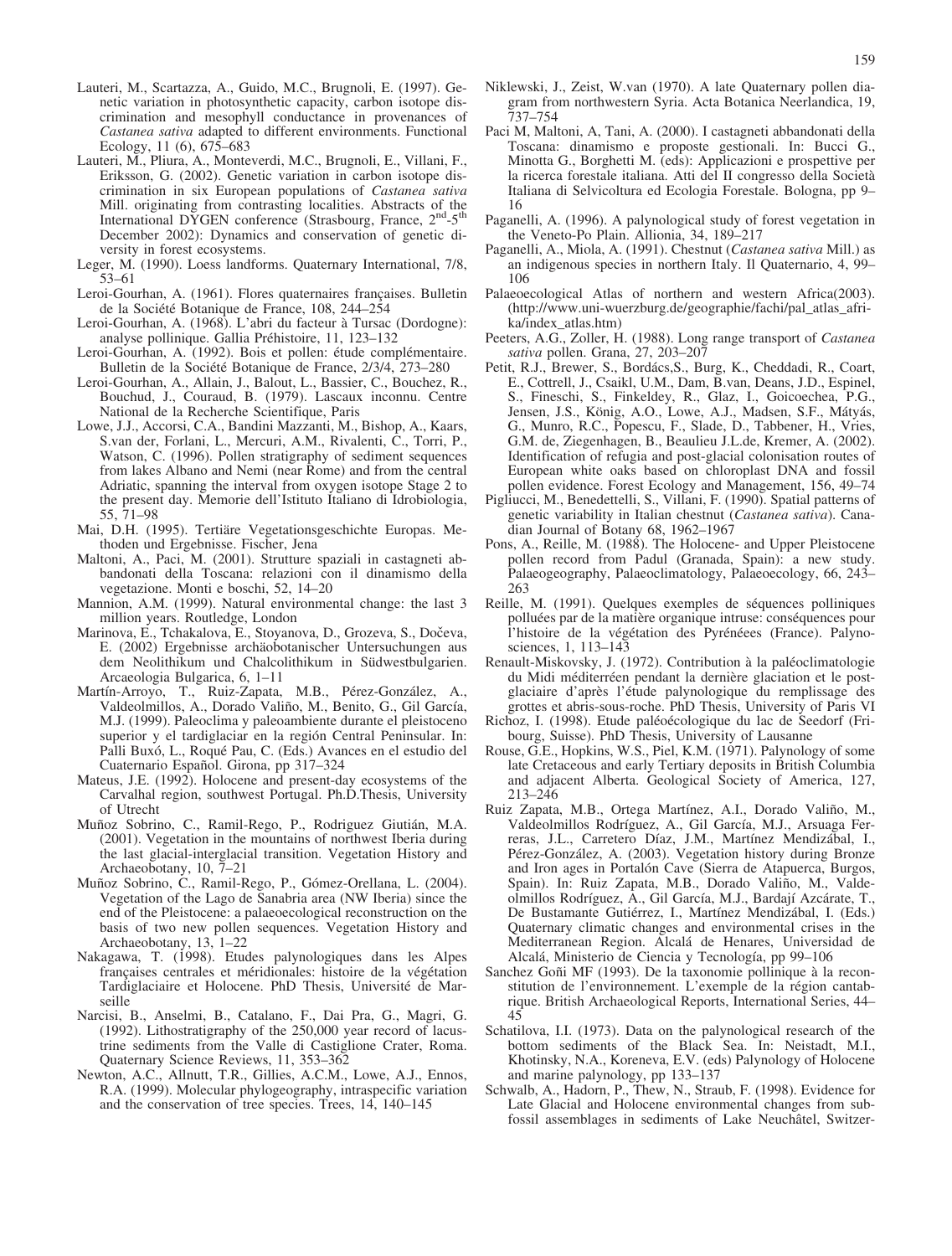land. Palaeogeography, Palaeoclimatology, Palaeoecology, 140, 307–323

- Sidler, C. (1988). Signification de la palynologie appliquée aux sédiments détritiques et organogènes du Pléistocène supérieur: Eem-Tardiglaciaire würmien et de l'Holocène entre Zoug, Zurich et Baden (Suisse). Mitteilungen aus dem geologischen Institut der ETH und der Universität Zürich, 280, 1-217
- Sidler, C. (1992). Risultati delle indagini polliniche nei sedimenti pliocenici di Castel di Sotto (Novazzano, Ticino meridionale). Bollettino della Società Ticinese di Scienze Naturali, 80, 115– 126.
- Sluka, V.P. (1973). Palynological and lithologo-facial studies of Holocene peat deposits of the Kolchida Lowland. In: Neistadt, M.I., Khotinsky, N.A., Koreneva, E.V. (eds) Palynology of Holocene and marine palynology, pp 53–58
- Snead, R.B. (1969). Microfloral diagnosis of the Cretaceous-Tertiary boundary, central Alberta. Bulletin / geological division, Alberta Research Council, 25, 1–148
- Stone, J.F. (1973). Palynology of the Almond Formation (Upper Cretaceous), Rock Springs uplift, Wyoming. Bulletins of American Paleontology, 64, 1–135
- Svobodova, H., Reille, M., Goeury, C. (2001). Past vegetation dynamics of Vltavsky luh, upper Vltava river valley in the Sumava mountains, Czech Republic. Vegetation History and Archaeobotany, 10, 185–199
- Taberlet, P., Fumagalli, L., Wust-Saucy, A.G., Cosson, J.F. (1998). Comparative phylogeography and postglacial colonization routes in Europe. Molecular Ecology, 7, 453–464
- Thiébault, S. (1988). L'Homme et le milieu végétal. Analyses anthracologiques de six gisements des Préalpes au Tardi-et Postglaciaire. Documents d'archéologie française, 15, 7–108
- Tinner, W., Lotter, A. (2001). Central European vegetation response to abrupt climate change at 8.2 ka. Geology, 29, 551– 554
- Tinner, W., Theurillat, J.-P. (2003). Uppermost limit, extent, and fluctuations of the timberline ecocline in the Swiss Central Alps during the past 11,500 years. Arctic, Antarctic, and Alpine Research, 35, 158–168
- Tomskaya, A.I. (1980). Results of palynological studies of Cainozoic deposits in Yakutia. Birbal Sahni Institute of palaeobotany, Lucknow, India
- Tribsch, A., Schönswetter, P. (2003). Patterns of endemism and comparative phylogeography confirm palaeoenvironmental evidence for Pleistocene refugia in the eastern Alps. Taxon, 52, 477–497
- Tzedakis, P.C. (1993). Long-term tree populations in northwest Greece through multiple Quaternary climatic cycles. Nature, 364, 437–440
- Uzquiano, P. (1992). Recherches anthracologiques dans le secteur Pyrenéo-Cantabrique (Pays Basque, Cantabria et Asturias): environnements et relations homme-milieu au Pléistocène supérieur et début de l'Holocène. PhD Thesis, Université Montpellier II
- Villani, F., Pigliucci, M., Cherubini, M. (1994). Evolution of Castanea sativa Mill. in Turkey and Europe. Genetic Research Cambridge, 63, 109–116
- Villani, F., Sansotta, A., Cherubini, M., Cesaroni, D., Sbordoni, V. (1999). Genetic structure of Castanea sativa in Turkey: evidence of a hybrid zone. Journal of Evolutionary Biology, 12, 233–244
- Walker, M.J.C. (1995). Climatic changes in Europe during the last glacial/interglacial transition. Quaternary International, 28, 63– 76
- Walther, G.R., Post, E., Convey, P., Menzel, A., Parmesan, C. Beebee, T.J., Fromentin, J.M., Hoegh-Guldberg, O., Barlain, F. (2002). Ecological responses to recent climate change. Nature, 416, 389–395
- WDC (2003). World Data Center for Paleoclimatology, Boulder, Colorado, USA (http://www.ngdc.noaa.gov/paleo/pollen.html)
- Wegmüller, S. (1992). Vegetationsgeschichtliche und stratigraphische Untersuchungen an Schieferkohlen des nördlichen Alpenvorlandes. Denkschriften der Schweizerischen Akademie der Naturwissenschaften, 102, 1–82
- Welten, M. (1982a). Pollenanalytische Untersuchungen im Jüngeren Quartär des nördlichen Alpenvorlandes der Schweiz. Beitr
ge zur Geologischen Karte der Schweiz, 156, 1–174
- Welten, M. (1982b). Pollenanalytische Untersuchungen zur Vegetationsgeschichte des Schweizerischen Nationalparks. Lüdin AG, Liestal
- Welten, M. (1982c). Vegetationsgeschichtliche Untersuchungen in den westlichen Schweizer Alpen: Bern-Wallis. Denkschriften der Schweizerischen Naturforschenden Gesellschaft, 95, 1–104
- Welten, M. (1988). Neue pollenanalytische Ergebnisse über das Jüngere Quartär des nördlichen Alpenvorlandes der Schweiz (Mittel- und Jungpleistozän). Beiträge zur geologischen Karte der Schweiz, 162, 1–38
- West, R.G. (1977). Pleistocene geology and biology and especial reference to the British Isles. Longman, London
- Wick, L., Tinner, W. (1997). Vegetation changes and timberline fluctuations in the central Alps as indicators of Holocene climatic oscillations. Arctic, Antarctic, and Alpine Research, 29, 445–458
- Wijmstra, T.A. (1969). Palynology of the first 30 metres of a 120 m deep section in northern Greece. Acta Botanica Neerlandica, 18, 511–527
- Willis, K.J. (1992a). The late Quaternary vegetational history of northwest Greece / I. Lake Gramousti. New Phytologist, 121, 101–117
- Willis, K.J. (1992b). The late Quaternary vegetational history of northwest Greece / II. Rezina marsh. New Phytologist, 121, 119–137
- Willis, K.J. (1992c). The late Quaternary vegetational history of northwest Greece / III. A comparative study of two contrasting sites. New Phytologist, 121, 139–155
- Willis, K.J. (1994). The vegetational history of the Balkans. Quaternary Science Reviews, 13, 769–788
- Willis, K.J., Rudner, E., Sumegi, P. (2000). The full-glacial forests of central and southeastern Europe. Quaternary Research, 52, 203–213
- Wright, H.E., Mann, D.H., Glaser, P.H. (1984). Piston corers for peat and lake sediments. Ecology, 65, 657–659
- Yasuda, Y., Kitagawa, H., Nakagawa, T. (2000). The earliest record of major anthropogenic deforestation in the Ghab Valley, northwest Syria: a palynological study. Quaternary International, 73/74, 127–136
- Zeist, W.van, Woldring, H. (1980) Holocene Vegetation and climate of Northwest Syria. Palaeohistoria 22:111–125